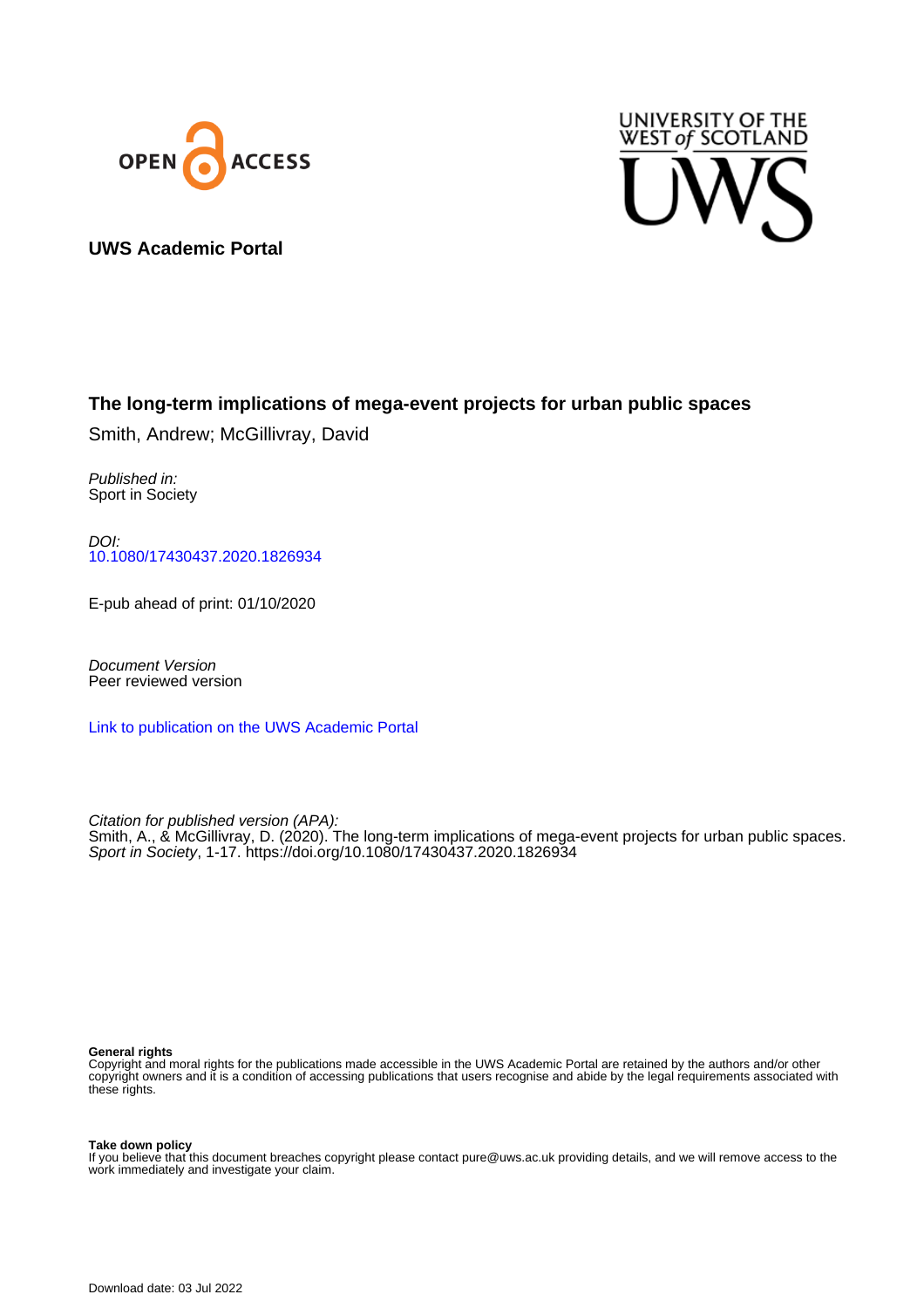"This is an Accepted Manuscript of an article published by Taylor & Francis Group in Sport in Society on 01/10/2020, available online: http://www.tandfonline.com/10.1080/17430437.2020.1826934."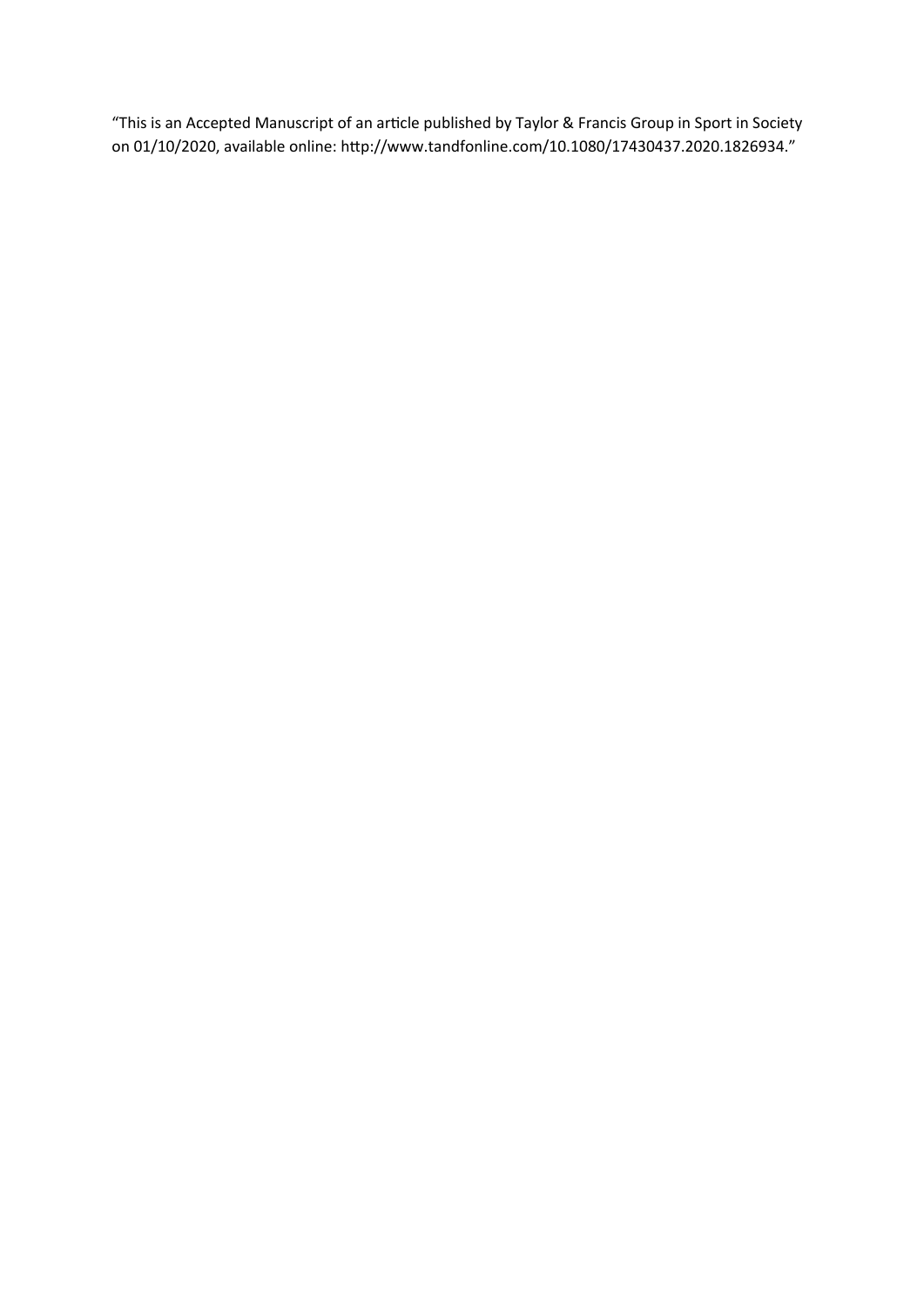**The long-term implications of mega-event projects for urban public spaces**

#### **Abstract**

An emerging theme within the mega-events literature is the ways they affect the provision, regulation and design of urban public spaces. Host cities seem keen to bring events out of traditional arenas into public spaces used for supplementary occasions and facilities associated with hosting mega-events. Using examples from the London 2012 Olympic Games and Glasgow 2014 Commonwealth Games, this paper examines the long-term significance of mega-events for urban public spaces. The paper contends that these events can be used as 'Trojan Horses', allowing new systems to be introduced under the cover of an event. It also emphasizes how temporary mega-events transform public spaces into venues for subsequent commercial events. Finally, the paper acknowledges more positive legacies, showing how mega-events can change how public space is imagined by users and by those responsible for managing it. Both cases highlight how events influence the ways spaces are used, designed and managed.

## **Keywords:**

Olympic Games; London; Glasgow; public realm; eventalisation; Commonwealth Games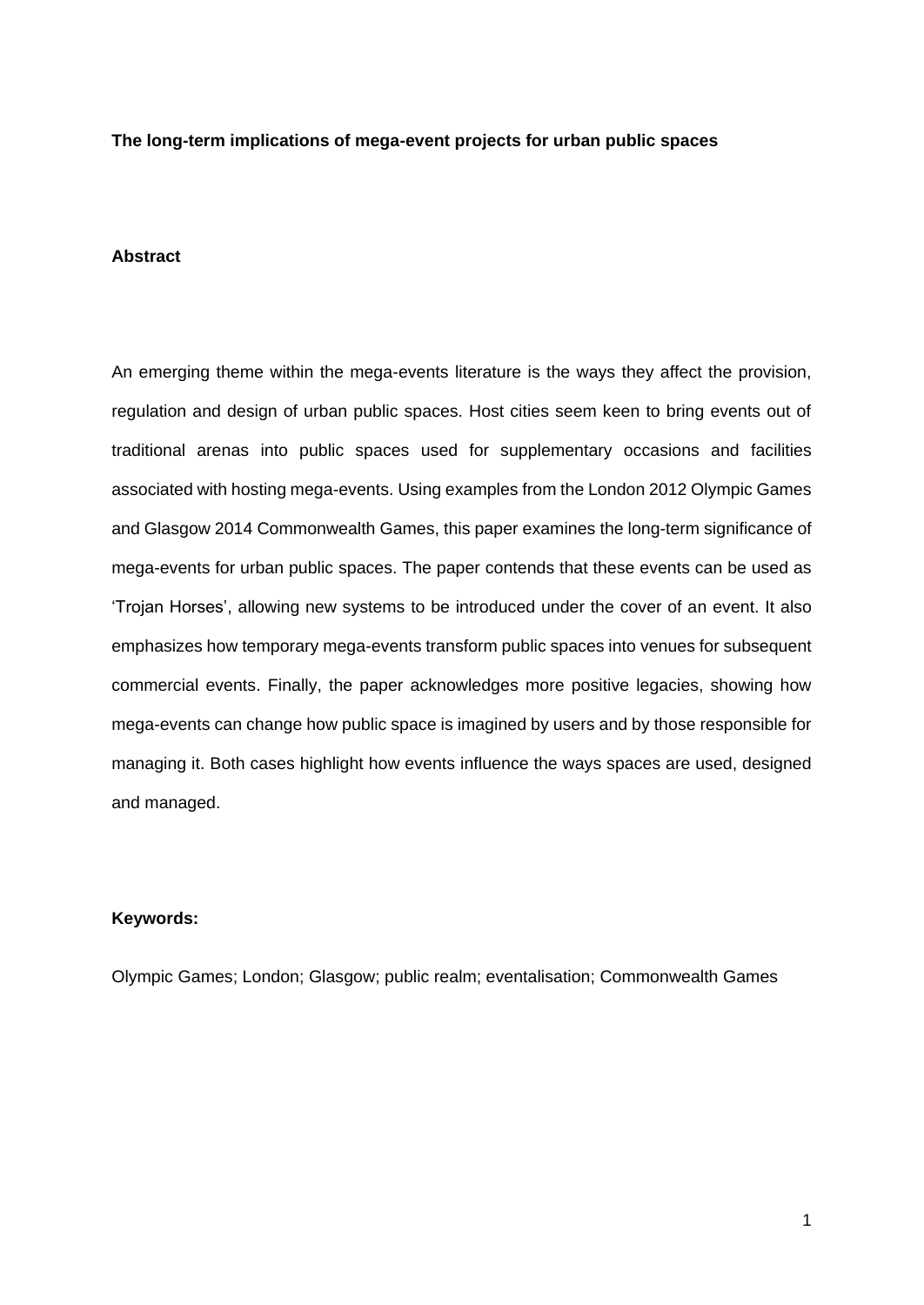#### **The long-term implications of mega-event projects for urban public spaces**

#### **Introduction**

The relationship between mega-events and public spaces is often represented as one involving the creation of new spaces (Roche 2017; Smith 2014a), or the animation (Hiller 2012) of existing ones. This paper encourages a deeper and more critical understanding by focusing on the longer-term implications of hosting mega sports events for urban public spaces. Over the past two decades, one key hosting trend has been the way that urban parks, streets and squares have been more extensively utilized to host events in temporary venues (Lee Ludvigsen 2019; McGillivray and Frew 2015; Smith 2016). Public spaces do not just host venues, they are also used for the various sponsor, hospitality, retail and logistics installations that accompany contemporary mega-events such as the Olympic Games, FIFA World Cup, Commonwealth Games and European Football Championships. Hagemann (2010) calls this the urbanisation of events, a term which highlights the ways that mega-events have spilled out of traditional venues into the urban public realm. This trend has helped host cities to avoid accusations of wasteful expenditure on permanent facilities and it has helped to ensure that host cities (and their populations) are more visibly connected to the events that they host. Accordingly, much of the existing research asks what public spaces can do for events. For example, discussing the Vancouver Winter Olympics, Hiller (2012, p. 70) notes that it was the animation of city streets that played a "huge role in heightening people's emotional connection with the 2010 Games." However, there is less work that addresses what these events can do (and do do) for the public spaces that are used to host them.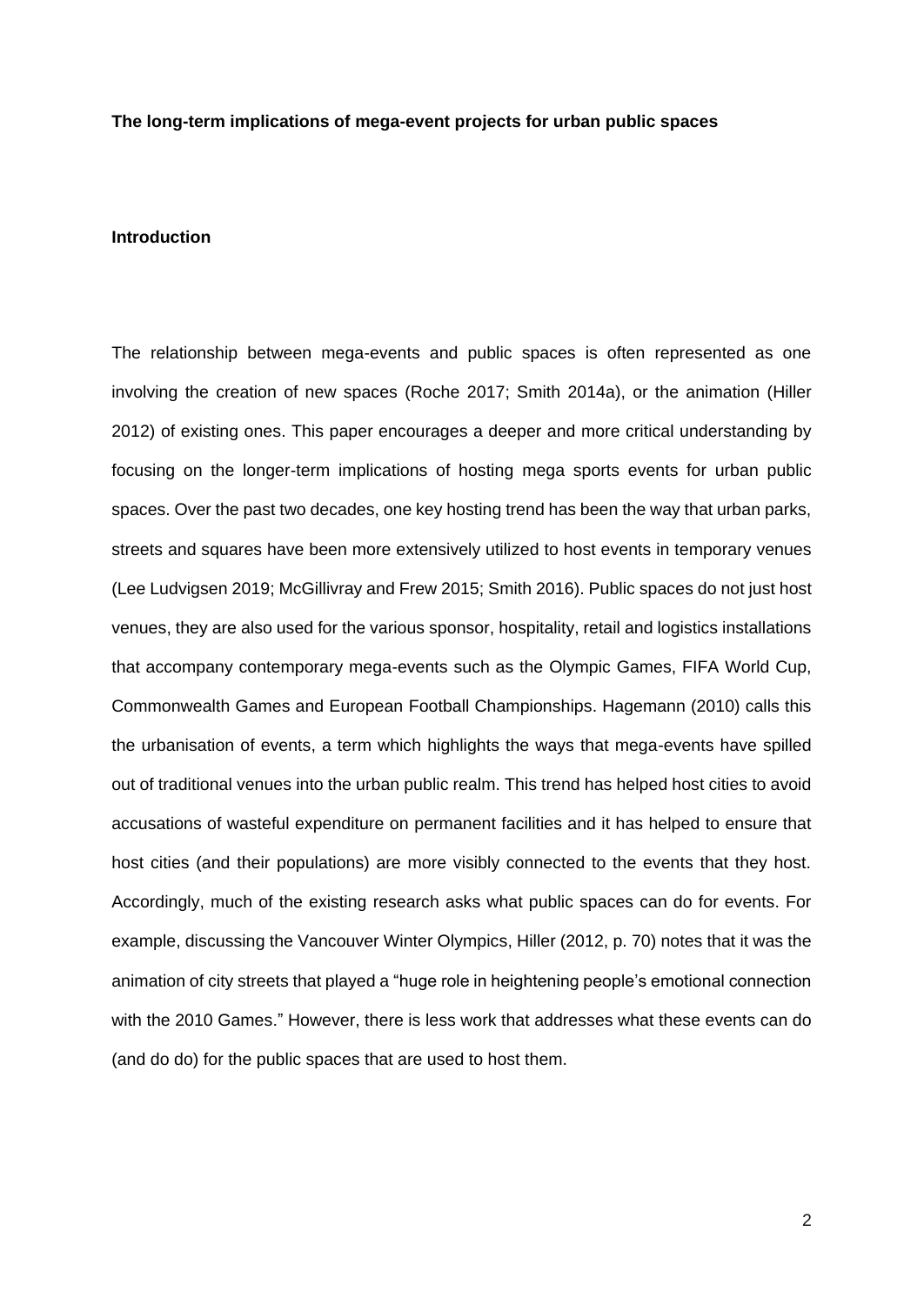In this paper we are particularly concerned with long-term effects: what happens in these spaces once the mega-event circus has left town? What are the enduring legacies of these events for the parks, streets and squares that are increasingly incorporated into hosting strategies? To provide focus, and because there are significant differences in the issues faced by mega-event hosts in the Global South, this paper concentrates on developed world cities in the Global North. In particular, we draw on experiences from two UK cities that have become regular bidders and hosts for mega-events: London and Glasgow. Glasgow staged the Commonwealth Games in 2014 and London hosted the Olympic Games in 2012, making 2020 an appropriate time to assess longer term effects. These cases are typical of the recent generation of mega-events staged in democratic states where public spaces have been used extensively (across several sites) and intensively (multiple activities over an extended period) to host mega-events. In this paper we synthesize studies carried out by the authors across the last 10 years. This body of work involved extensive participant observation, interviews with strategic actors and analysis of documents produced by host cities and their partners. In this paper, we not only bring this research work together, we extend it: by developing some of the core ideas; and by adopting a longer term perspective using contemporary observations and more recent documentary evidence.

Johnson and Glover (2013, p. 191) have called for more public space research by leisure researchers, and despite recent efforts to address this deficiency (e.g. by Glover 2019; Navarro et al. 2018), their call remains valid. In this paper, urban public spaces are the main focus of analysis, and the key objective is to examine the ways that mega-events have affected urban parks, streets and squares. This includes physical changes, but also changes to the ways spaces are managed, regulated and used. The paper begins with a review of research that addresses the relationship between mega-events and urban public space. In the sections that follow, we argue that the long-term effects of mega-events happen through three main processes: where mega-events are used by urban regimes as Trojan Horses to implement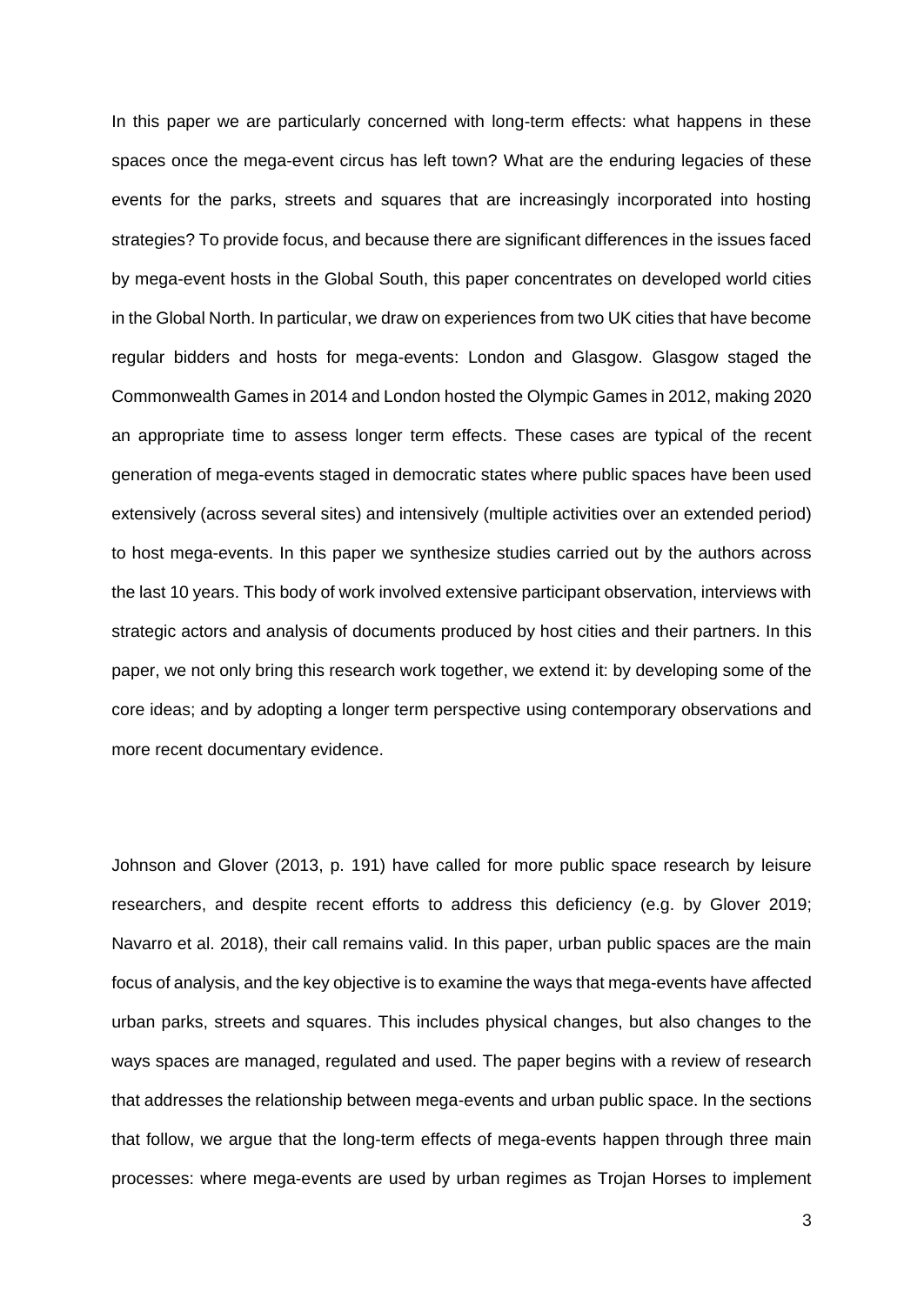controversial changes to public spaces; where mega-events normalize the idea that public spaces are appropriate venues for commercial events; and, finally, where mega-events help to re-imagine public spaces by highlighting their potentialities as places where people can meet and dwell. The longer term effects of temporary installations are often overlooked, and even when they are acknowledged, the possibilty of progressive change tends to be discounted. By addressing these research gaps, we offer new perspectives on the relationship between mega-events<sup>1</sup> and urban public spaces.

#### **Mega-events and public space**

-

Before focusing on the three main processes that influence the long-term effects of megaevents on public space it is important to consider how these issues have been discussed in existing literature. Rather than merely using permanent arenas, which are often located in peripheral urban locations, mega-event organizers are making more use of temporary venues located in city centres to attract different audiences and spread the benefits more widely. There is a long history of using public spaces during mega-events, with Olympic Torch relays (Macaloon 2013), street races (Polley 2009) and park based events (Gold and Gold 2018) good examples, but urban public spaces have been incorporated into sports mega-events more extensively in the 21<sup>st</sup> Century. During the 2000 Olympics in Sydney, the organizers placed the city at the heart of the Games experience by providing co-ordinated crowd entertainment outside official venues (Garcia, 2012). In the wake of these so-called 'Live

<sup>1</sup> While recognising debates in the literature about what constitutes a mega-event in terms of size, scale and impact (Müller 2015), we address the Olympic Games and FIFA World Cup (which are clearly mega-events by any definition) alongside second-tier events including the Commonwealth Games and European football championships. However, for clarity and brevity, we use the term mega-event throughout.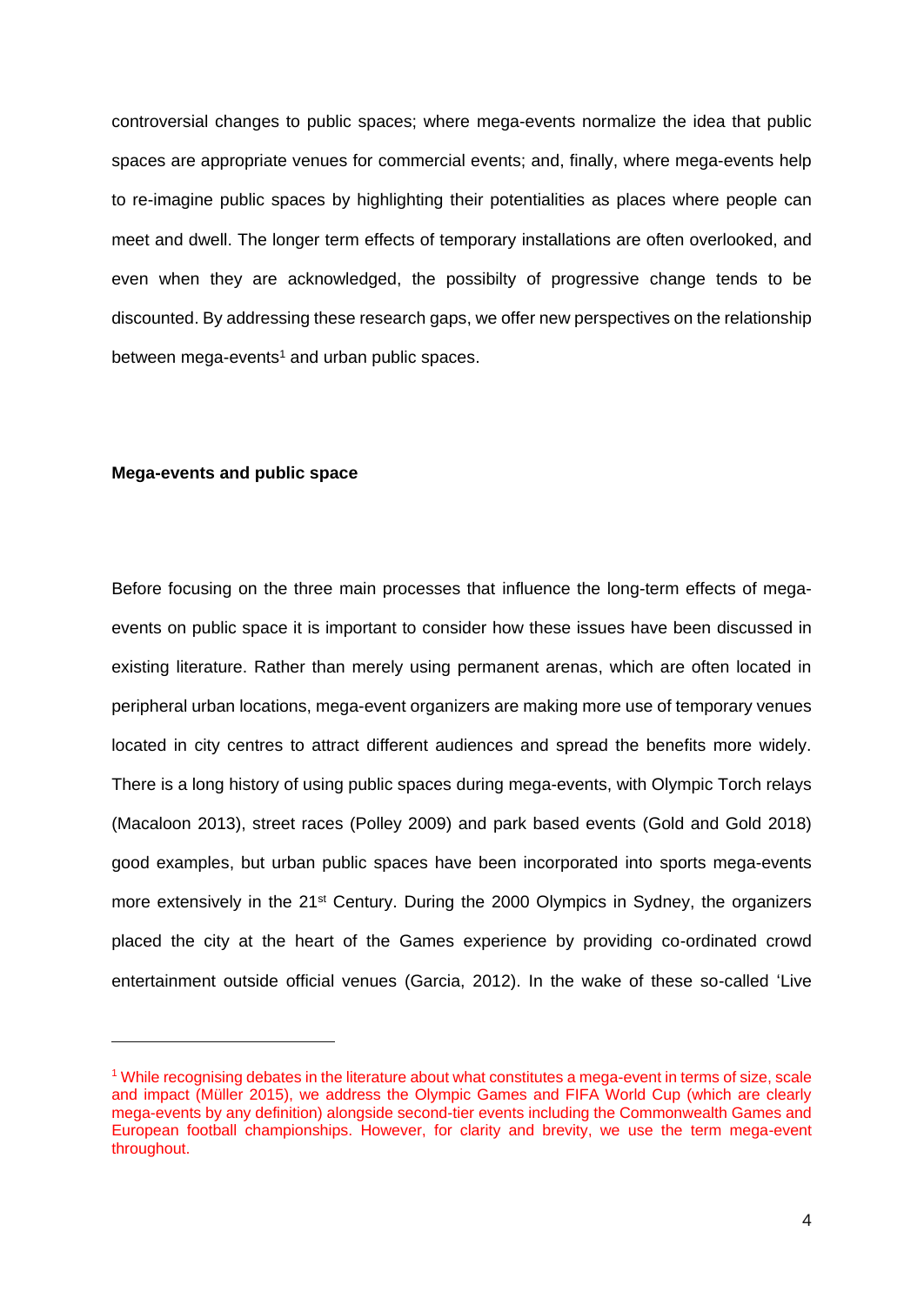Sites', the 2004 European Football Championships in Portugal piloted the Fan Park concept and hosted Fan Embassies to welcome visiting soccer fans. Two years later, the FIFA World Cup in Germany attracted 13 million visitors across 10 Fan Parks from Berlin to Munich – this was viewed as a success story for the host nation and for FIFA (Frew and McGillivray 2008). The success of Fan Parks and their Olympic Games equivalents, Live Sites, means hosts are now contractually obliged to provide them. This applies to mega-events like the FIFA World Cup and the Olympic Games and to other sporting events, including the Youth Olympic Games, Commonwealth Games, and other major Championships.

It is easy to dismiss these ancillary events (Chalip 2006) as merely examples of the ways mega-events are growing in scale and scope, but the extension of mega-events into the public realm of cities is highly significant. Lowes (2002, p.8), focusing on the location of the famous Indycar Circuit in Vancouver, Canada, suggests that 'urban public culture is defined and shaped by competition over the right to conceptualize, control, and experience public spaces'*.*  How space is used and framed communicates a wider vision and set of values. In the era of late capitalism, developers and pro-growth coalitions have successfully (re)framed the use of public space for private gain, with mega-events playing a key role in this process. Indeed, 'the organization of spectacular consumption-biased spaces' (Lowes 2002, p. 22) is often part of wider attempts to attract the right sort of investment and people to cities. Exploiting the city's most iconic public spaces is crucial to the success of this approach, and mediatisation plays an important role especially in the context of place marketing. Ancillary, or visitor-focused, spaces at mega-events are carefully planned in order to be reported or disseminated easily with the focus on 'securing dramatic moments that capture action shots of noisy, waving audiences' (Boorstin 1961, p. 260). Moreover, these new temporary spaces often have a commercial focus – to animate urban public spaces and deliver marketing value for event hosts and sponsors. This line of argument aligns with those writing about the commercialisation and privatisation of public space, processes that are accelerated by the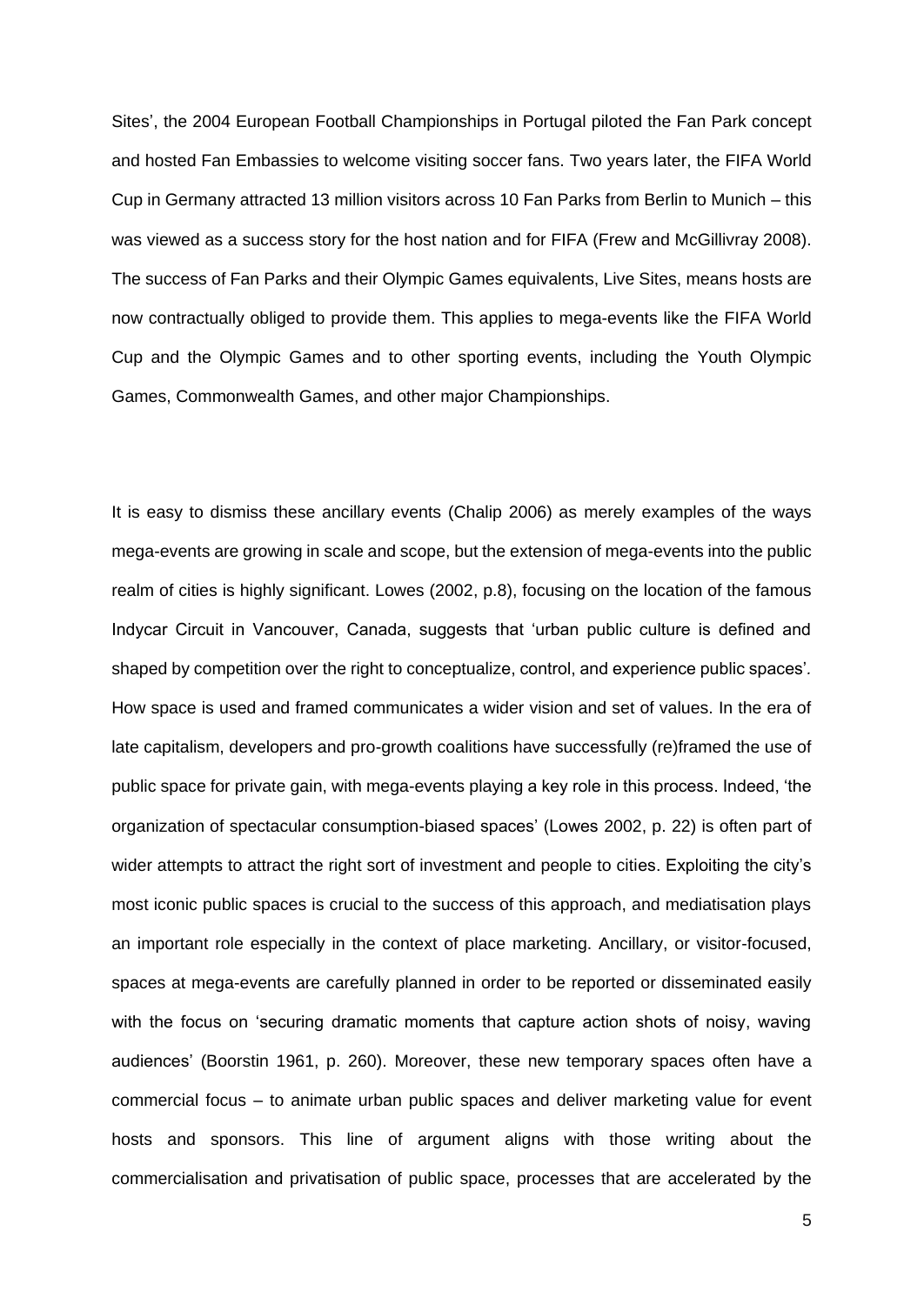hosting of mega sport events (Smith 2016). Using this logic, public spaces like parks, streets and squares are reimagined as assets or products to be exploited for commercial gain. The city, its buildings and public spaces become brandscapes (Osborn and Smith 2016) promoting the sponsors and companies featured, but also promoting the space itself as somewhere to visit / consume. Crucially, the local state facilitates the use of publicly-owned spaces for event organizers to activate their brand assets, ceding sovereignty to external actors by passing exceptional legislation that protects the rights of these actors whilst neglecting the rights of citizens (Gogishvili 2018).

The increasing commodification of public spaces through mega-events, producing branded, enclosed and exclusive spaces, has been discussed in recent literature (Gogishvili 2018; McGillivray 2019; Smith 2016). By creating enclosed public spaces accessible only through fences, walls, and security barriers, a 'disciplined set of spatial practices' (Frew and McGillivray 2008, p.181) are enacted. In these disciplined, carceral spaces (Coaffee 2015), the audience is objectified and spatially confined, whilst subjected to invasive gating and branding. More open festivals and events can allow a diverse group of people to come together in public space (Quinn 2010), but when mega-events are staged, spaces tend to become more controlled and more exclusive (Smith 2016). This trend is driven by two interrelated factors; the need to protect the interests of corporate sponsors that make mega-events finanically viable, and the need to protect events from various security threats.

The disciplining spatial practices produced by mega-events go beyond the temporary handing over of public space to external bodies. Once the logic of consumption is normalized and urban public space is reconfigured as consumption-biased (Lowes 2002), external corporate imperatives can influence and determine policy processes. In times of fiscal austerity, the allure of commercial income accruable to municipal authorities from the exploitation of public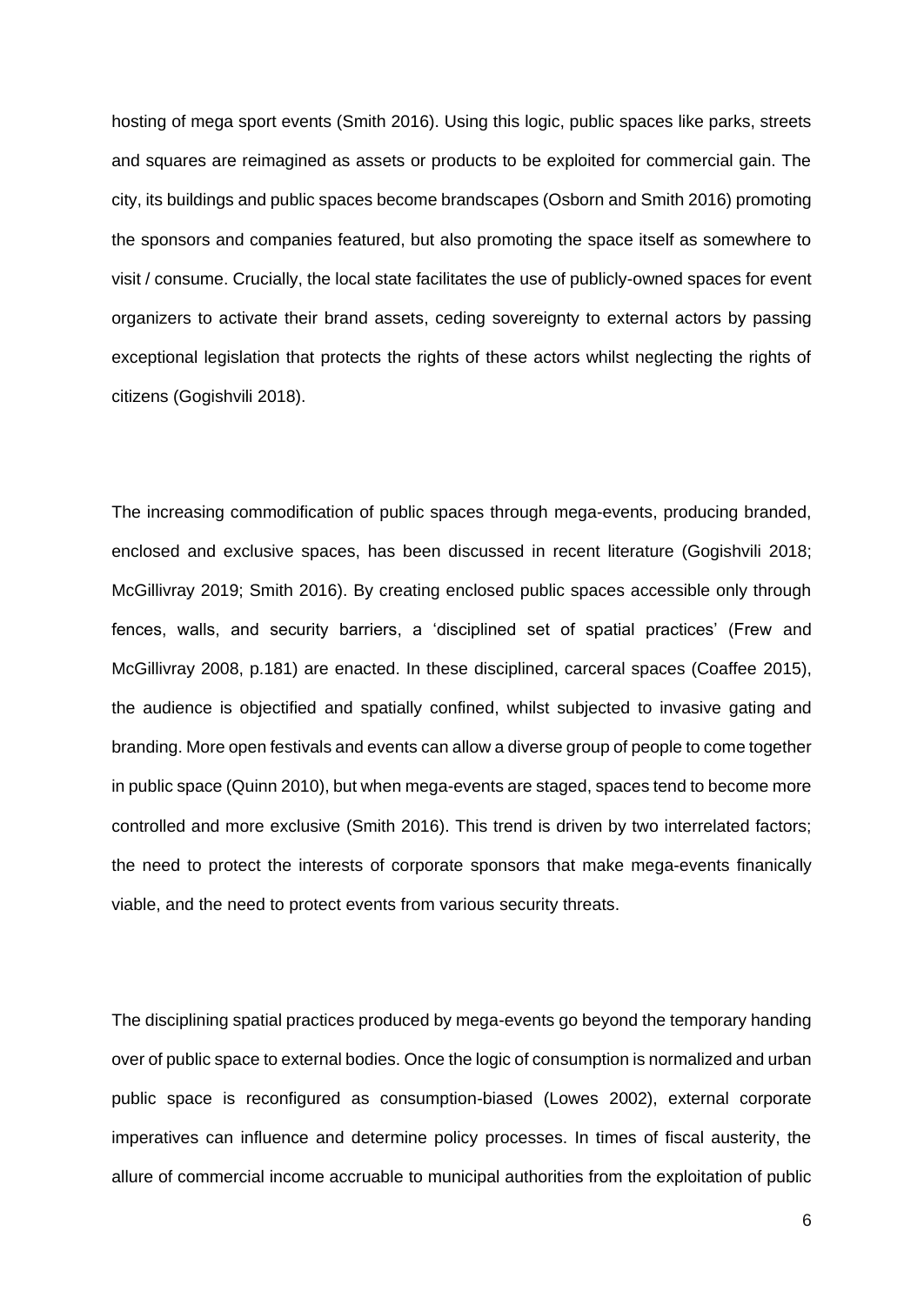assets is powerful (Smith 2018). Public land is hired out or exploited as a commercial asset, and this detracts from its established role as a public amenity or civic good (Smith 2016). Schimmel (1995) argues that the acceptance of mega spectacles as a route to solving urban problems is dependent on 'symbolically constructing consensus' (p.131). These strategies are mutually reinforcing and self-perpetuating in an era of relentless promotion and image-making driven by inter urban competition. Municipal authorities create the policy conditions to enable development to take place, providing incentives which 'ease the financial risk to private capital. By absolving some of the costs of investment, the local state either increases private capital accumulation (profit) or reduces private capital loss' (Schimmel 1995, p.132). Research has demonstrated how cities adapt their regulatory mechanisms to facilitate access to public spaces for mega-events (Osborn and Smith 2016). Amended planning and licensing arrangements are introduced by local, regional or national governments which enable, rather than restrict, opportunities for event owners to host their events. Even in liberal democracies, multi-agency units are assembled to fast-track applications, ensuring that the event owners and local organizers are shielded from exposure to regulations and scrutiny.

Though mega sport events can produce damaging effects that challenge the democratic use and management of public spaces, they can also generate new potentialities. Some events are responsible for closing down public spaces, but others can open up them up, attracting new populations to spaces which were previously deemed unattractive or less visible. As this process is one involving the *event*-led revit*alisation* of space, Smith (2016) refers to it as *eventalisation*. Festivals and events can be useful vehicles for attracting audiences that might not traditionally access public spaces, creating contact zones and opportunities for increasingly diverse populations to encounter one another. Festivals and events, as celebrations of sociality, can produce interaction and exchanges between strangers, including families, visitors, local residents and new populations to share space, generating 'communitas' and other positive effects (Chalip 2006). In the public space literature there is a recognition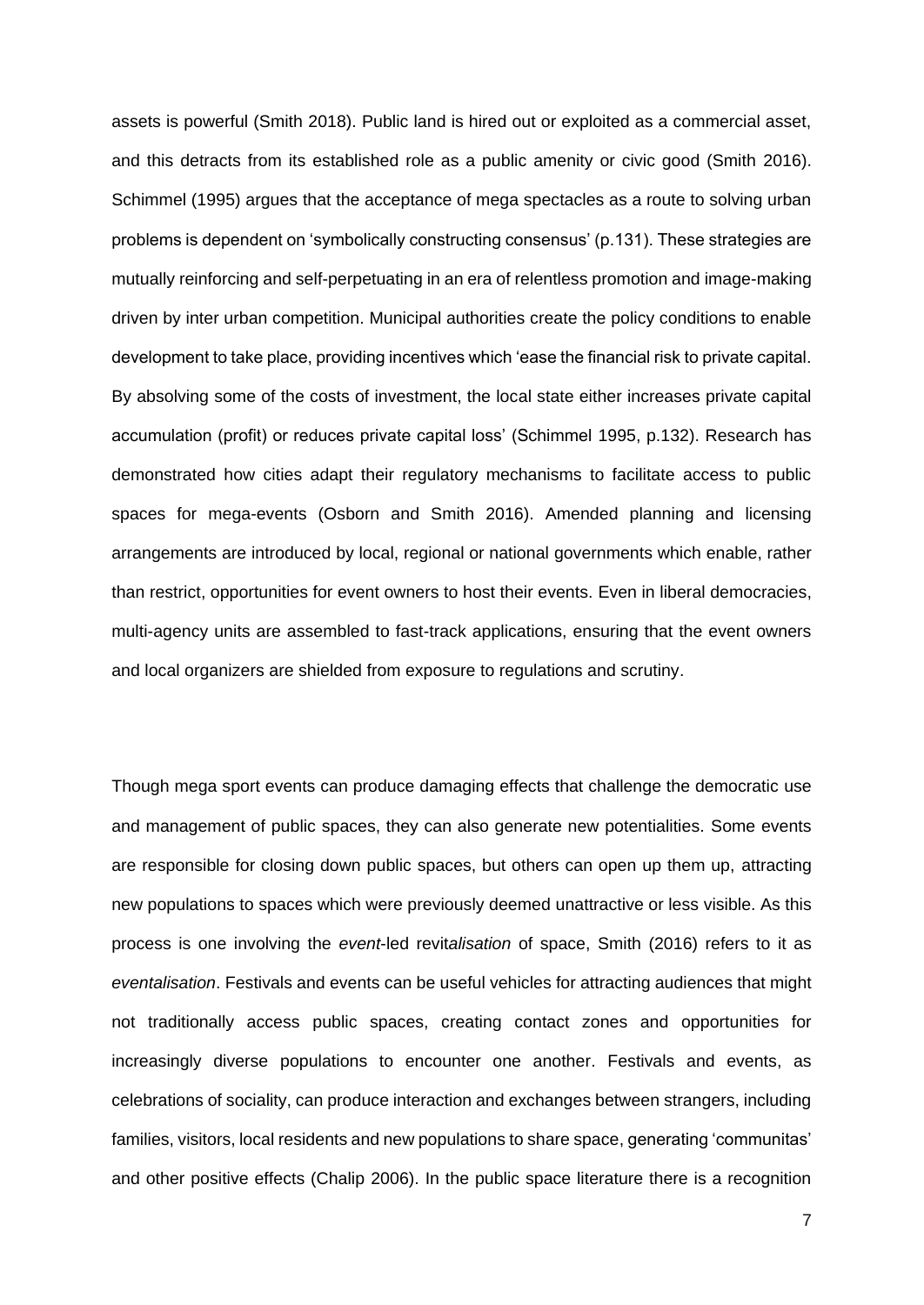that fleeting encounters (produced by coming together for festivals or events) can produce positive benefits as they 'challenge the fear of the other embedded in relations with strangers; they disrupt stereotypical categories and open up space for reflection and change' (Ye 2019, p. 484). We return to the potential of mega-events to create these sorts of effects in the latter part of this paper, but in the next two sections we present evidence of the other two processes influencing the long-term effects: events as ways of rolling out new ways of configuring and organising public spaces, and as agents that normalise their transformation into commercial event spaces.

#### **Mega-events as Trojan horses**

Mega-events can act as 'Trojan horses' which allow new systems and practices for the management of public space to be implemented under the convenient cover of the event. Several authors have used this analogy, including Horne and Manzenreiter (2016) and Casaglia (2018), the latter of which argues that recent mega-events in Italy (including the 2006 Torino Winter Olympic Games) have been used to roll out new ways of configuring and organising urban public space. Casaglia (2018) argues that these events have created new institutions, militarised sites and changed legislation that govern people's access rights. When mega-events are staged, physical installations, regulations, and technologies are introduced to urban public spaces which may be conveniently retained post-event. In normal circumstances these changes might be regarded as inappropriate or unacceptable, but the prestige, festivity and deadlines associated with staging a mega-event facilitate their introduction. The perceived significance of mega-events means people are perhaps more willing to accept changes if they are deemed necessary sacrifices which allow a prestigious event to be staged (Smith et al. 2019). The tight and immovable deadlines associated with staging mega-events also help new regulations, designs and management approaches to be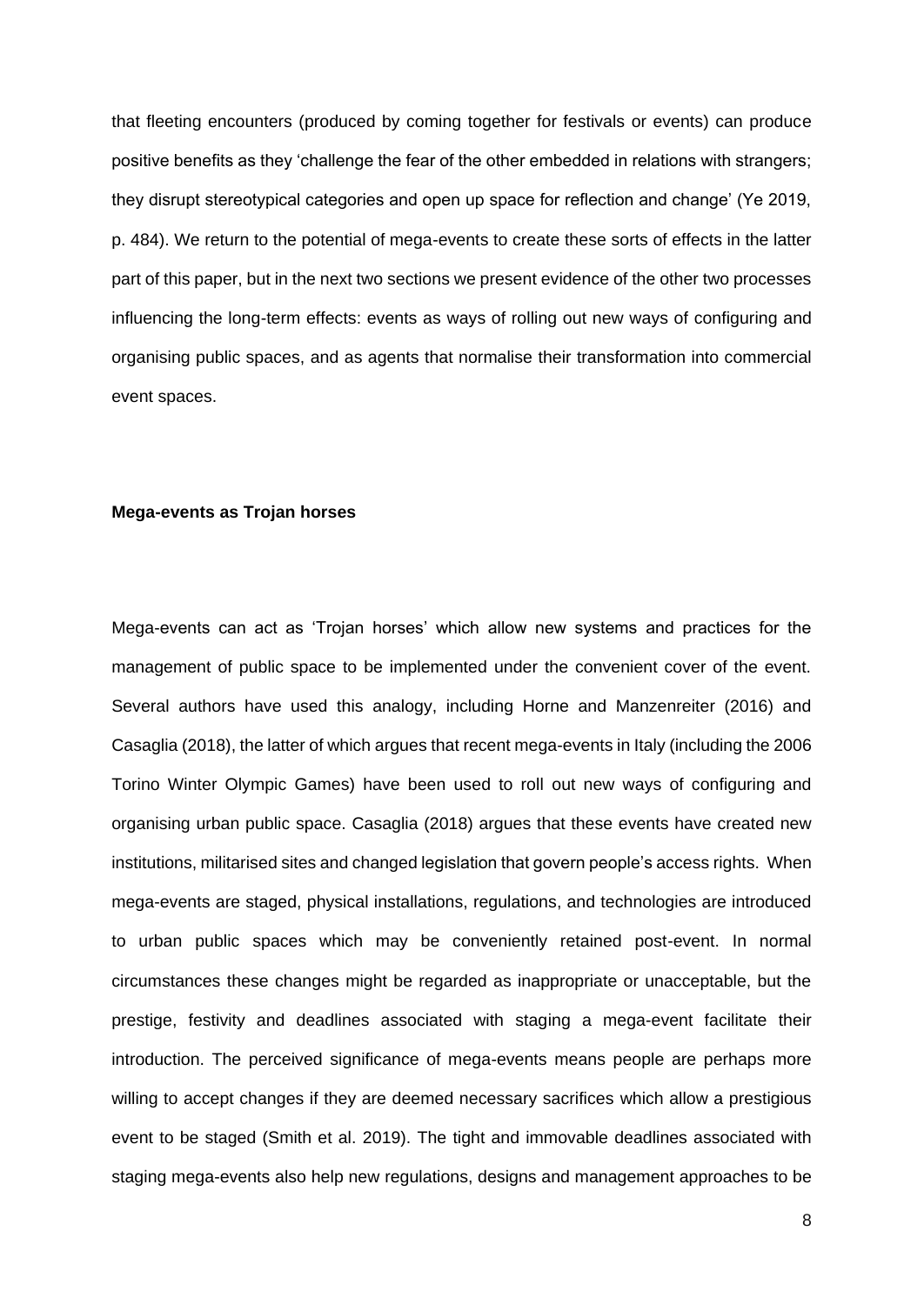rolled out, with time constraints conveniently used as an excuse to override robust scrutiny and consultation procedures (Smith 2012).

In the mega-events literature, the Trojan Horse scenario is often associated with the FIFA World Cup. For example, Eick (2010) highlights how the 2006 edition was used as a convenient excuse to install hundreds of CCTV cameras in various German cities, with many host cities retaining these post-event (accompanied by legal changes that provided the police with new powers). Eick (2010) suggests that the event cast 'shadows of surveillance', which remained after the event. Similar outcomes have been witnessed in other parts of the Global North. Wood and Abe (2011) highlight the ways policing and surveillance policies tend to be tightened up in Japan in advance of mega-events; including the introduction of new surveillance technologies, but also revanchist actions to 'clean up' cities by removing homeless people from the streets. In this way mega-events are used to impose a public space aesthetic deemed more acceptable to event interests and elite groups. There is a long term implication here as actions adopted for events help to justify similar actions in the future. Security legacies are also discussed in detail by Boykoff and Fussey (2014) who argue that various measures, processes and knowledge associated with mega-events endure once events have gone - including legislative provisions that turn social incivilities into criminal offences.

As Boykoff and Fussey (2014) suggest, mega-events are often accompanied by regulatory changes that govern what is permissible in public spaces. This includes individuals' behaviour (e.g. drinking, protesting, prostitution) but also the presence of commercial advertising. Hagemann (2010) notes how staging the 2008 European Football Championships made commercial advertising in Swiss cities more prevalent; for example, in Zurich, a city that had previously adopted a conservative approach to outdoor advertising in public spaces. Mega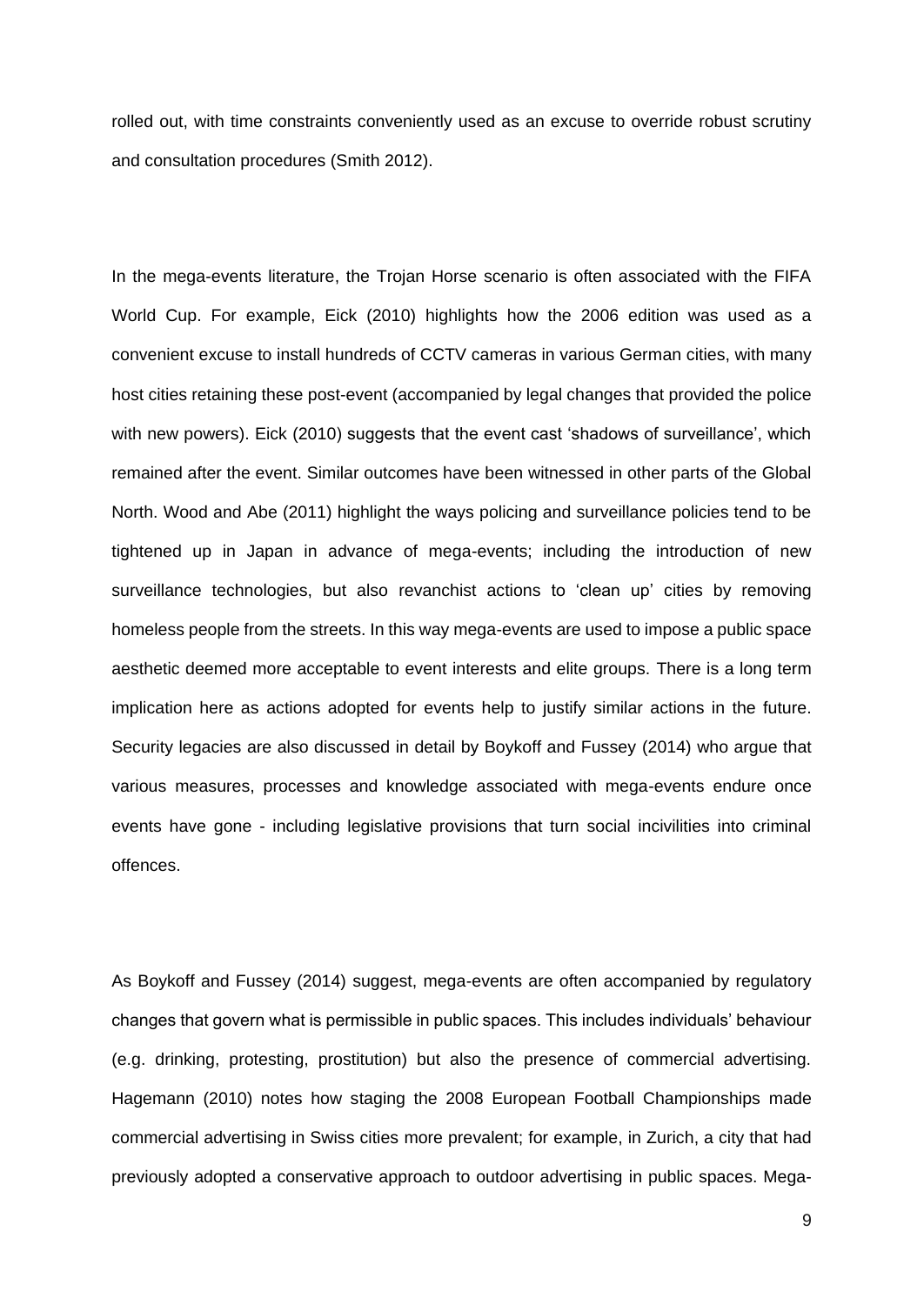events are also associated with greater controls over who can advertise where, with large exclusion zones imposed around venues to protect the interests of official sponsors. This was a key feature of the regulatory system introduced for the London 2012 Olympic Games (Osborn and Smith 2016). In Glasgow, hosting the 2014 Commonwealth Games led to investment in the cleansing and 'beautification' of priority touristic routes in the city centre alongside the introduction of new licensing and rights protection legislation to enable the area to be re-imagined as a 'Live City' (McGillivray 2019). Several streets, squares and parks were closed off to create a festival-like atmosphere in the city and this provided a template for how public spaces were used in subsequent years for other large events. The UEFA European Championship (Scotland) Bill was passed in early 2020 to enable the creation of exclusion zones in Glasgow city centre in advance of hosting fan zones for the European football championships.

New installations added to public spaces via major and mega-events include (permanent) big screens. For example, a screen was installed in Woolwich's General Gordon Square as a direct result of work undertaken in advance of the London 2012 Olympic Games and this screen is now a permanent fixture (Smith 2016). A previous event - the 2002 Commonwealth Games in Manchester - spawned a series of permanent public screens in various UK cities as part of the Public Space Broadcasting project (McQuire 2010). These screens can help to encourage people to dwell in public spaces, making them feel safer, but they often show advertising and facilitate commercial events which means that they are also contributors to commercialisation. The screens are also a source of noise and light pollution, illustrating some of the negative effects associated with animating public spaces (Glover 2019).

The tangible legacies of staging the 2012 Olympic Games for London's public spaces also include outdoor gyms that were installed in several London parks. These were vaunted as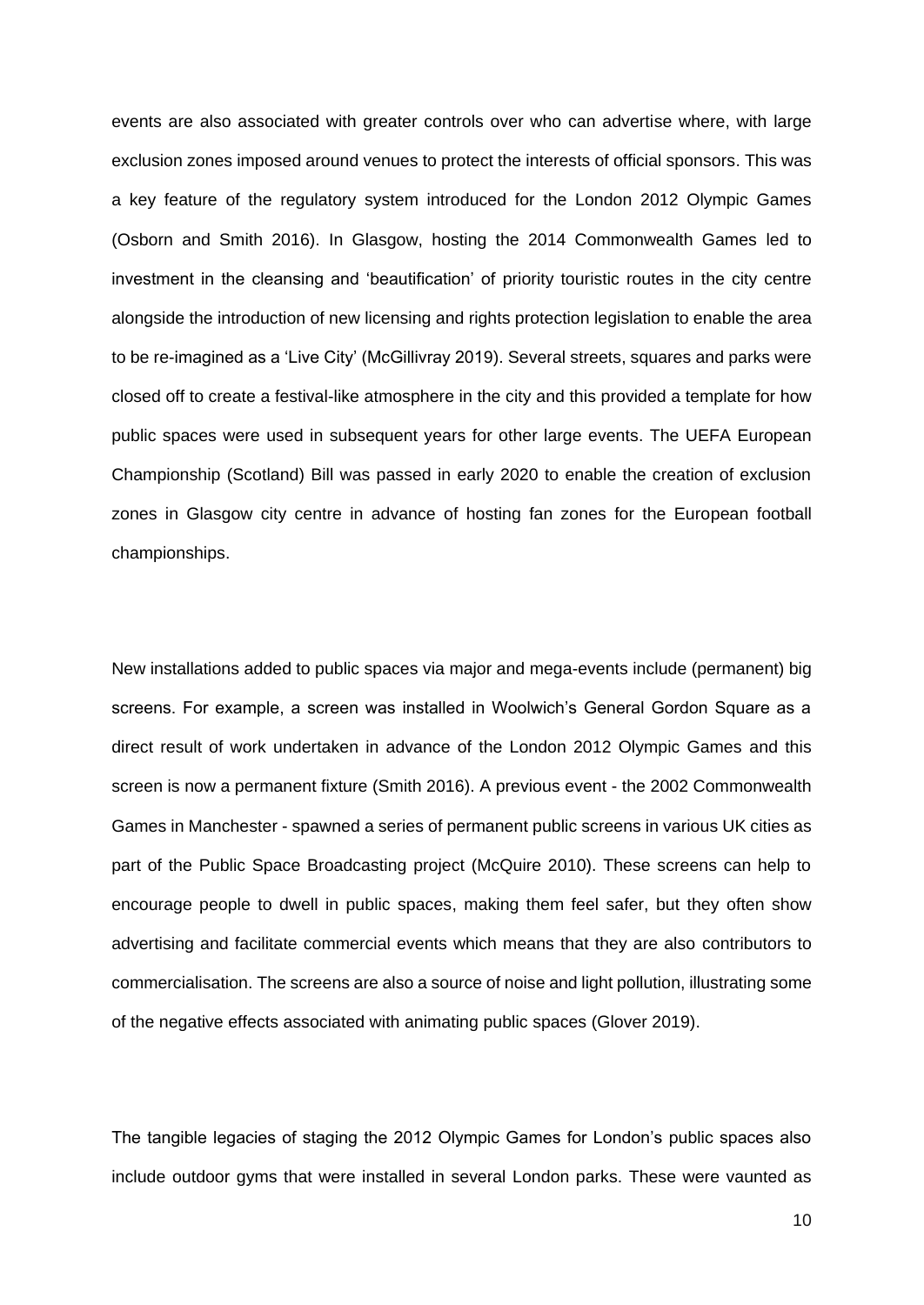great ways for local communities to benefit directly from the Games, allowing organizers to legitimize a key legacy ambition - to inspire young people to become more active (Weber Newth 2014). In reality, these were sponsor installations funded by Adidas as part of their tier 1 sponsorship deal with the London Organising Committee for the Olympic Games (LOCOG). Adizones are dominated by brand logos and include 'walls of fame' that feature only Adidas endorsed athletes and singers (Duman 2012). Like fanzones and Fan Parks (McGillivray and Frew 2015), these installations allow sponsorship to extend beyond official venues into everyday public spaces (Hagemann 2010). Unlike fanzones, these are permanent features, meaning they constitute a significant way that the 2012 Games has affected the long-term provision of public space. For Duman (2012) they are symptomatic of the corporatisation of contemporary cultural life. The Adizone in Charlton Park is a rather anomalous example of corporate sponsorship in a suburban park, but observations at this site eight years after it was installed suggest that the facility is well used by local people.

Perhaps the most significant way that mega-events act as Trojan Horses is the way they help to facilitate the introduction of new ways of governing public spaces. The 2012 Olympic Games helped to introduce and promote a new type of public space governance in the host city (Shenker 2017). Open spaces within a large part of East London are now controlled by the London Legacy Development Corporation (LLDC) that was established to manage the areas in and around the Olympic Park post 2012. This Corporation has its own planning powers, which further dilutes the influence of elected local authorities in managing this territory. Ferreri and Trogal (2018) highlight the heavy surveillance and micro-management that typify the way London's Olympic Park is regulated, with everyday activities like picnics and organised sports prohibited. The authors recount an incident when a security guard told some school children that it is forbidden to fly kites because this is 'a public-private park' (Ferreri and Trogal 2018, p. 518). However, as the space is open 24 hours a day, it is arguably more accessible than many other large London parks.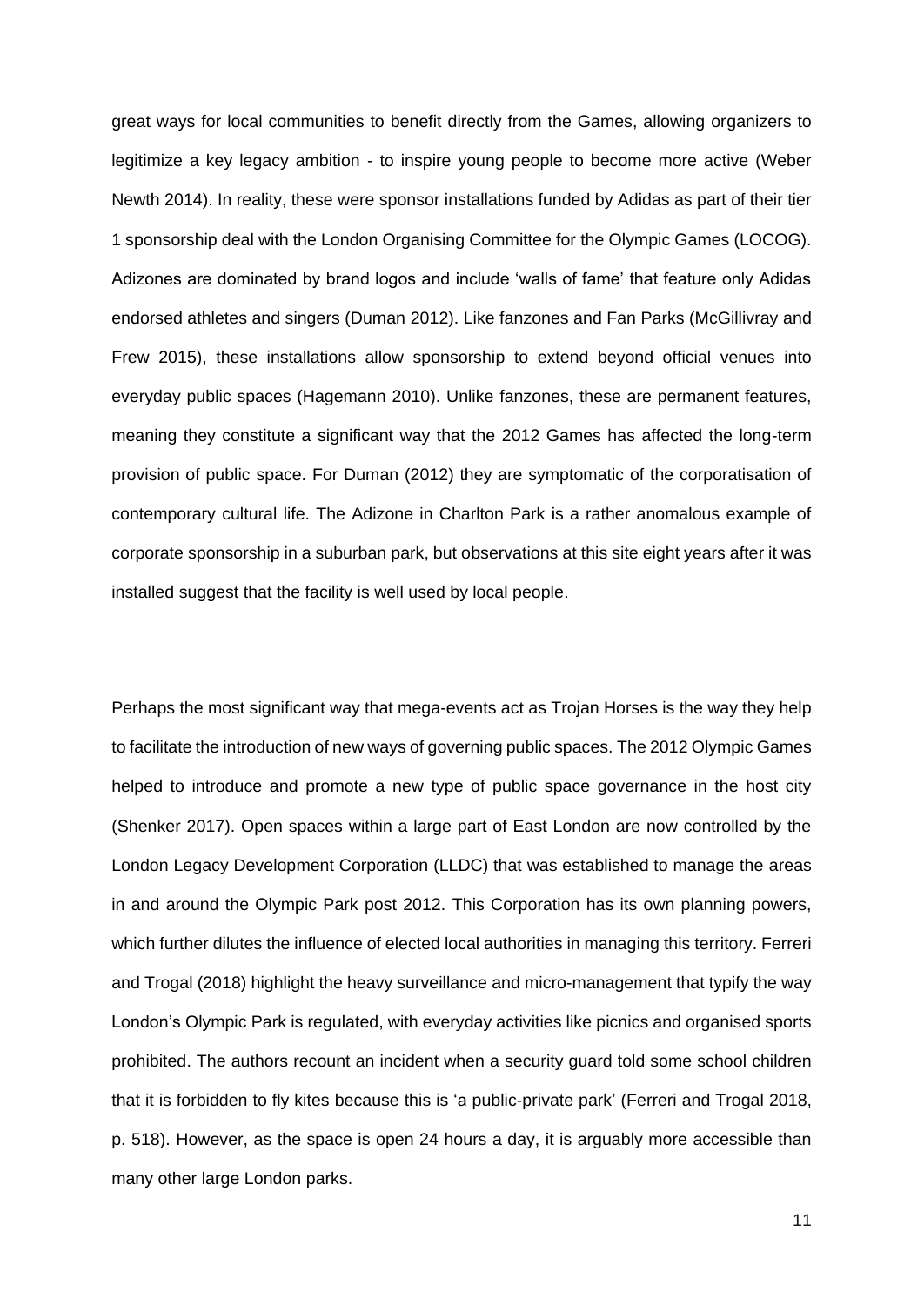Whilst the Olympic Park might be regarded as a public-private, rather than private space, some of the other newly developed areas on its fringes provide more obvious examples of privately-owned public space. The provision of new housing and associated facilities in East Village (where the athletes' accommodation was located during the Olympic Games), has been accompanied by the development of privately owned and privately managed streets, squares and gardens (Shenker 2017). As Burrows (2017: no pages) points out, 'because the area is privately owned, you can't sleep rough on any of the streets, or set up a camera on a tripod without permission. Security guards patrol the area'. Access is only permissible at the discretion of the landowners who determine what is acceptable behaviour on their sites (Burrows 2017). Now East Village's apartment blocks are occupied, and as new cafes and services have opened, the area feels pleasant and welcoming. Users struggle to tell the difference between this set of parks, streets and squares and the public realm in other parts of London. Neverthless, there are concerns about undermining freedoms and democracy, particularly as privately owned public spaces tend to prohibit political protests (Shenker 2017). We cannot solely blame the rise of privately-owned public spaces in London on the 2012 Olympic Games, but its projects have contributed to the expansion of these spaces in the UK capital. Like the other examples cited above, the Games provided a convenient vehicle with which to roll out controversial changes. The changes have been opposed by social justice campaigners, including those who organised a mass trespass of privatised spaces in 2016 (Townsend 2016). However, as Shenker's (2017) research suggests, their concerns are not necessarily shared by the wider public.

### **Transforming public spaces into event sites: normalisation**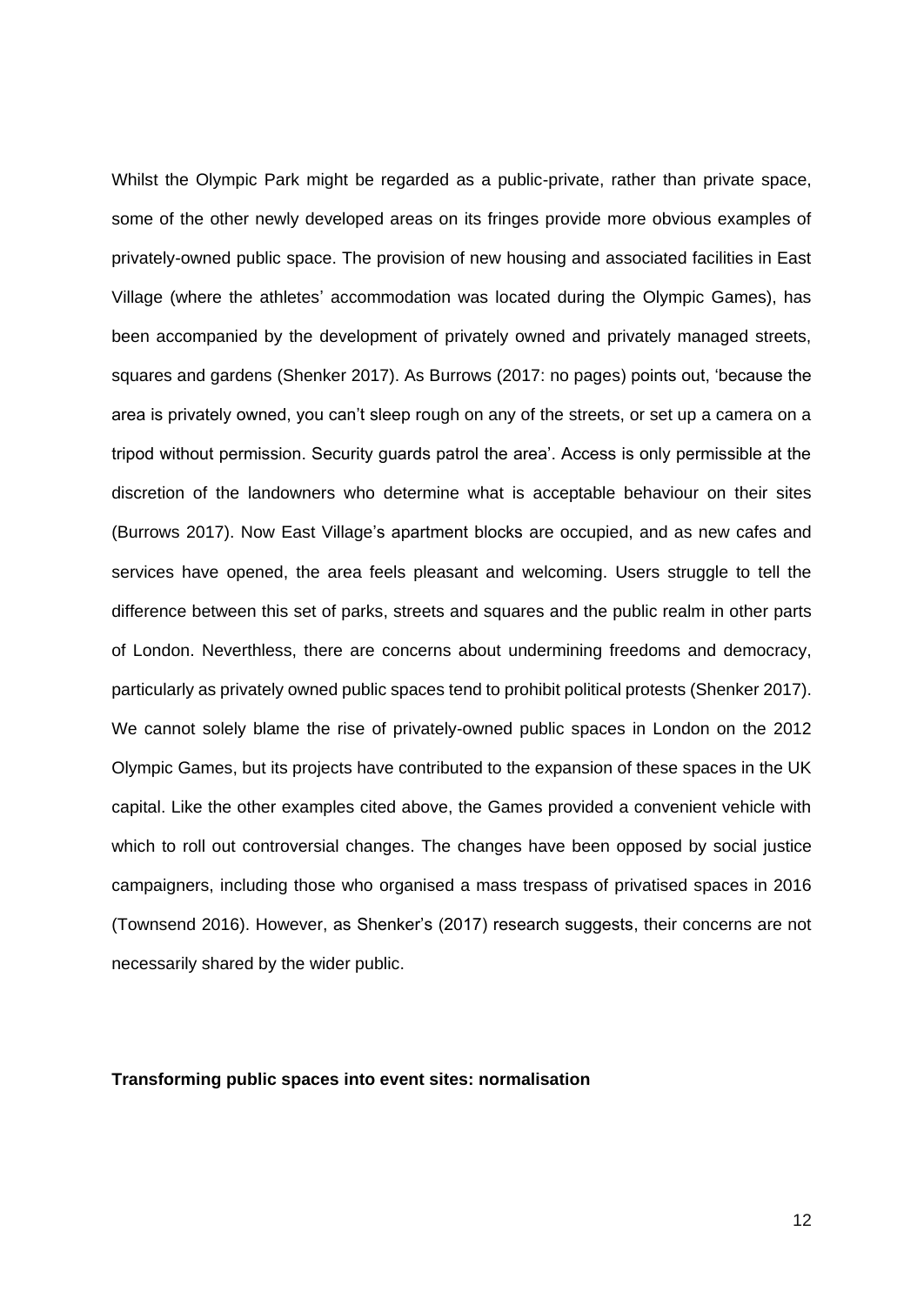One of the key findings from our research over the last decade is that mega-events help to normalize the idea that public spaces are appropriate venues for commercial events. As the preceding discussion has illustrated, public spaces have been reimagined as places that serve private interests, where the space's exchange value is prioritized over its use value. Megaevents have provided the foundations for host cities to programme public spaces as commercial venues in the legacy phase, overshadowing less lucrative uses. Some parks and squares are now hired out to event organizers for significant parts of the year, making them less accessible to regular users. London provides a clear illustration of this trend. During the 2012 Games, several parks were used to host venues and live sites, including Blackheath (Smith 2016), Greenwich Park (Smith 2014b), Hyde Park (McGillivray and Frew 2015; Osborn and Smith 2016), Kensington Gardens (Smith 2016), Woolwich Common (Smith 2014b) and Victoria Park (Smith 2019a). These spaces have been used more intensively as venues post 2012, for sports events (e.g. the World Triathlon Grand Final in Hyde Park in 2013), new music festivals (e.g. All Points East in Victoria Park and OnBlackheath) and football fan zones (e.g. Hyde Park during the 2018 FIFA World Cup). The perceived success of park-based Olympic events seems to have provided the mandate and precedent to reimagine these parks as major event venues. This controversial legacy has not just affected the parks used during the 2012 Games, there has also been a more general effect on parks across London. Despite legal challenges and public opposition (Smith 2019a), since 2012, music festivals have been introduced into many London parks (such as Finsbury Park, Brockwell Park, and Gunnersbury Park). Other parks have been used to stage contested events such as Battersea Park - which was used for Formula E motor races in 2015 and 2016 (Smith 2018; 2019b). The links between these events and the Olympics Games in 2012 are indirect, but as Smith (2016) has shown, organisers have cited the Olympic events staged in London parks as precedents in event applications – to justify their proposals.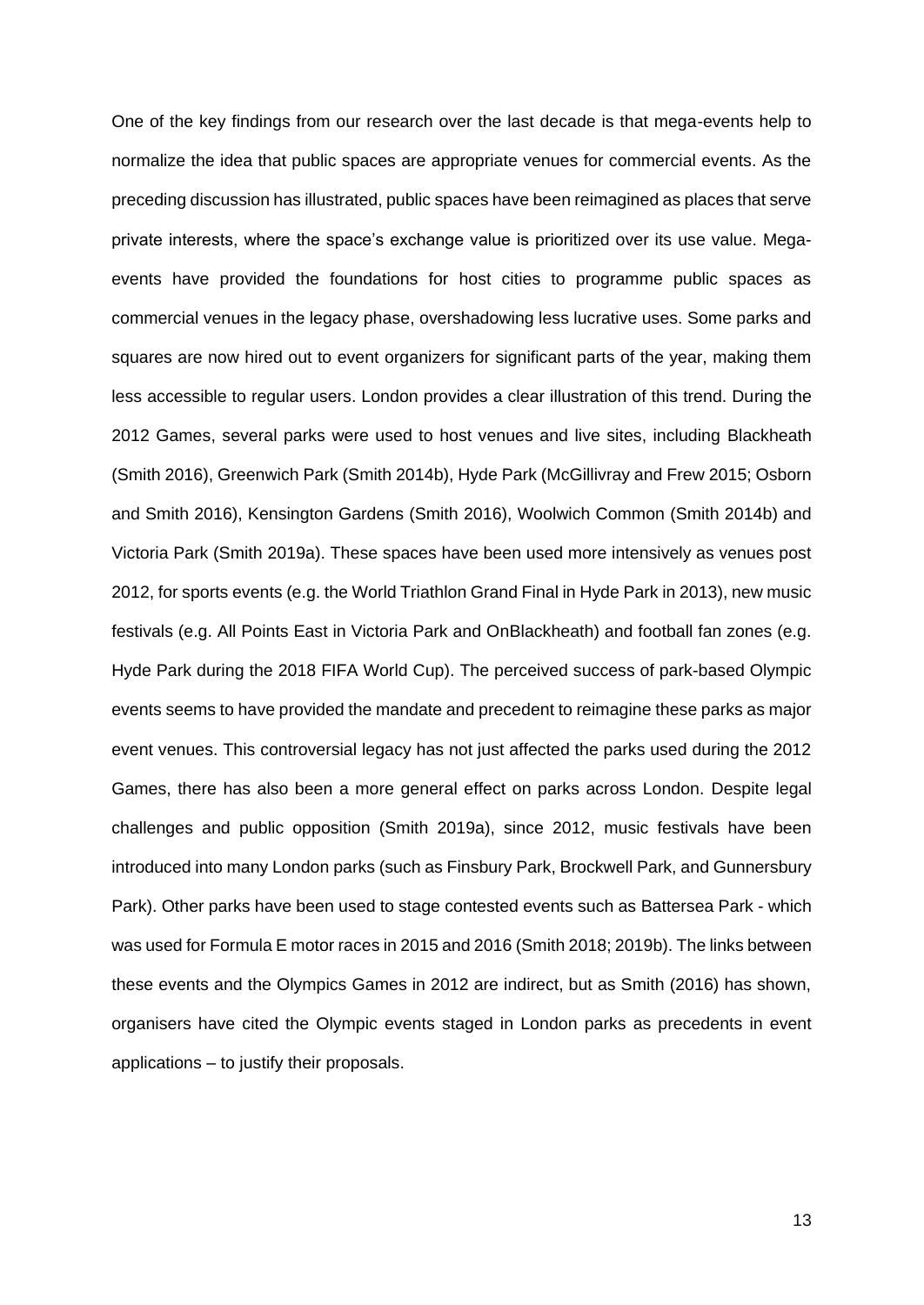The increased use of London's parks as venue for large-scale, ticketed events is highly contested with opposition led by Friends of Parks Groups, local action groups and national campaign groups such as the Open Spaces Society (Smith 2019a). The main objections are the restricted access to fenced off areas, the damage caused to grassed sites which can take months to recover, and the noise and anti-social behaviour which disrupts the lives of residents who live nearby (Smith and Vodicka 2020). Even though event installations are temporary, the heavy programming of some parks, and the time required to assemble and derig venues, means that they can interrupt access for long periods at times of the year (late Spring, early summer) when demand for everyday park use is high (Smith 2016) .

The Royal Parks in London were particularly prominent during the 2012 Games and in the post-event era the agency responsible for managing these eight prestigious parks has been inundated with applications to stage events. In 2015, The Royal Parks reported that they were receiving 5,000 enquiries from event organizers every year (The Royal Parks 2015). As a result, they introduced a new Major Events Policy which aimed to provide a clearer framework to guide decisions about which applications to accept. This framework highlighted a new openness to staging major events (for 5000+ people) not just in Hyde Park - which has traditionally been used as a venue for major events - but in some other Royal Parks too. For example, the new policy indicates the willingness to stage three major events per year in Greenwich Park and four per year in Kensington Gardens (The Royal Parks 2015). The new Major Events Policy and the precedent of the Olympic Games have been used to justify a series of new events, including a month long fanzone in Greenwich Park for the UEFA European Football Championships. London 2012 inspired this new events orientation as the Games showcased London park's potential as venue spaces and provided park authorities with useful experiences and expertise they can now draw on (Smith 2014b). This trend is also driven by the effects of government austerity (Smith 2020). The national government grant for The Royal Parks has been cut, forcing this organisation to become more entrepreneurial. The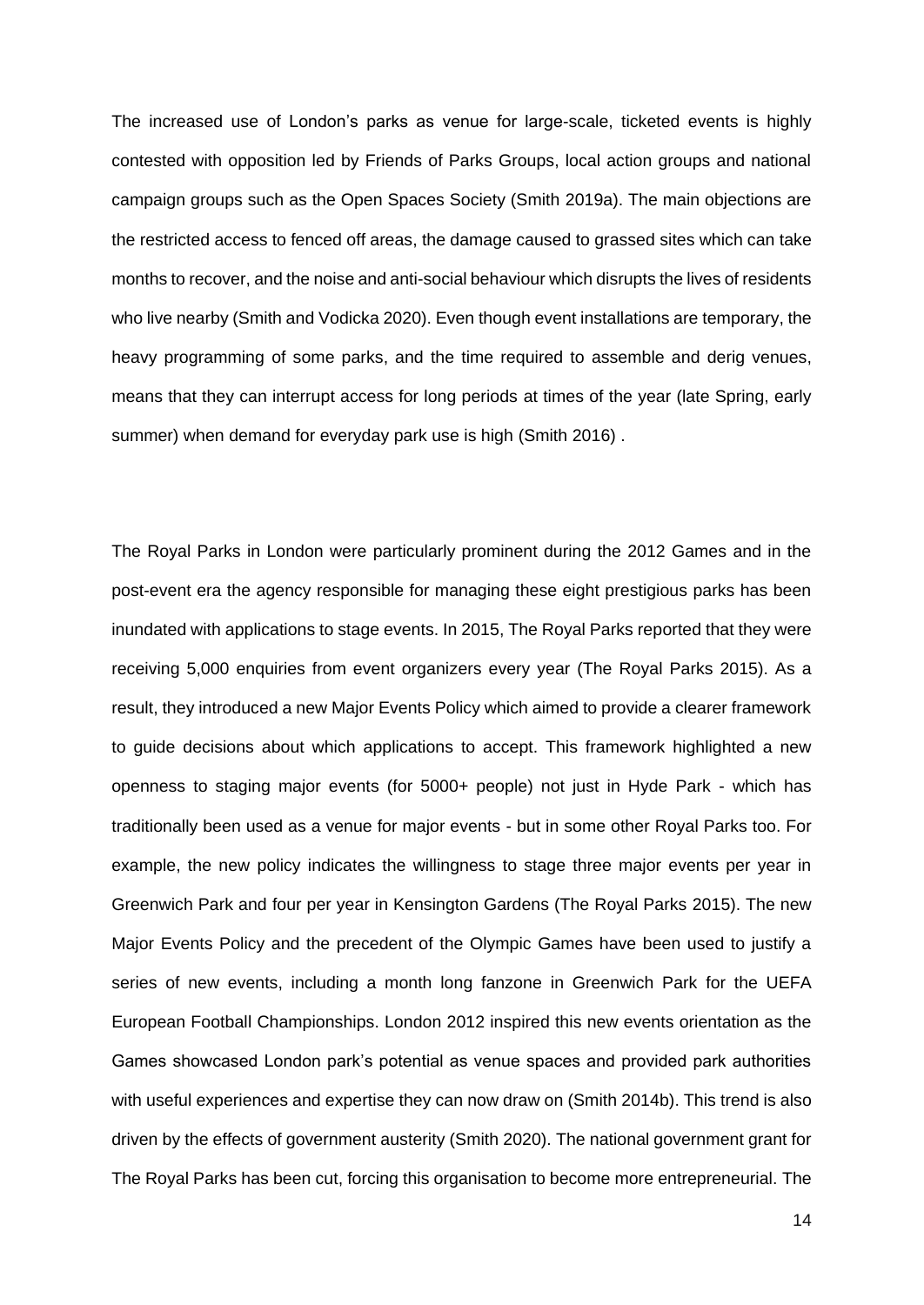latest accounts for The Royal Parks suggest levels of commercial income (c.£30million per annum, of which £13million is from events) are close to matching the funds provided by government (£36million per annum) (The Royal Parks 2019). In this context, hiring parks out to global entertainment companies like IMG, Live Nation and AEG Live helps the Parks to remain financially sustainable. Ironically, London now finds it difficult to accommodate megaevent installations (e.g. for Euro2020) in its parks and open spaces, because so many parks are now already committed to long term contracts with event promoters. In this sense, with so many competing events, the city has ambushed itself.

In Glasgow, the 2014 Commonwealth Games was also influential in encouraging greater use of urban public spaces as event venues (McGillivray 2019). The Commonwealth Games Act demanded the creation of event zones to protect the interests of sponsors and this required the city to amend its licensing arrangements to align with the interests of major events. In the subsequent period, a multi-agency team was formed to make it easier for event organizers to process their applications to host events in the city. Rather than apply to a myriad of bodies for permissions, the city streamlined its systems by bringing planners, economic development agencies, tourism authorities and land service functions together. The Strategic Major Events Forum (SMEF) had been operational in the city for some time and in 2018 an Event Board was created by city leaders to make decisions on external events applying to come to the city. That Event Board now brings all of the key stakeholders together to agree on strategic priorities and, crucially, commit to the city supporting the delivery of external events held in public spaces. As a result, Glasgow's main civic public spaces have been opened up for event incursions, open for hire by external event organizers. Though accelerated in the aftermath of the 2014 Commonwealth Games, this development dates back to 1990 when the city was European Capital of Culture. This event provided the catalyst for hosting major sport and cultural events in the city's public spaces.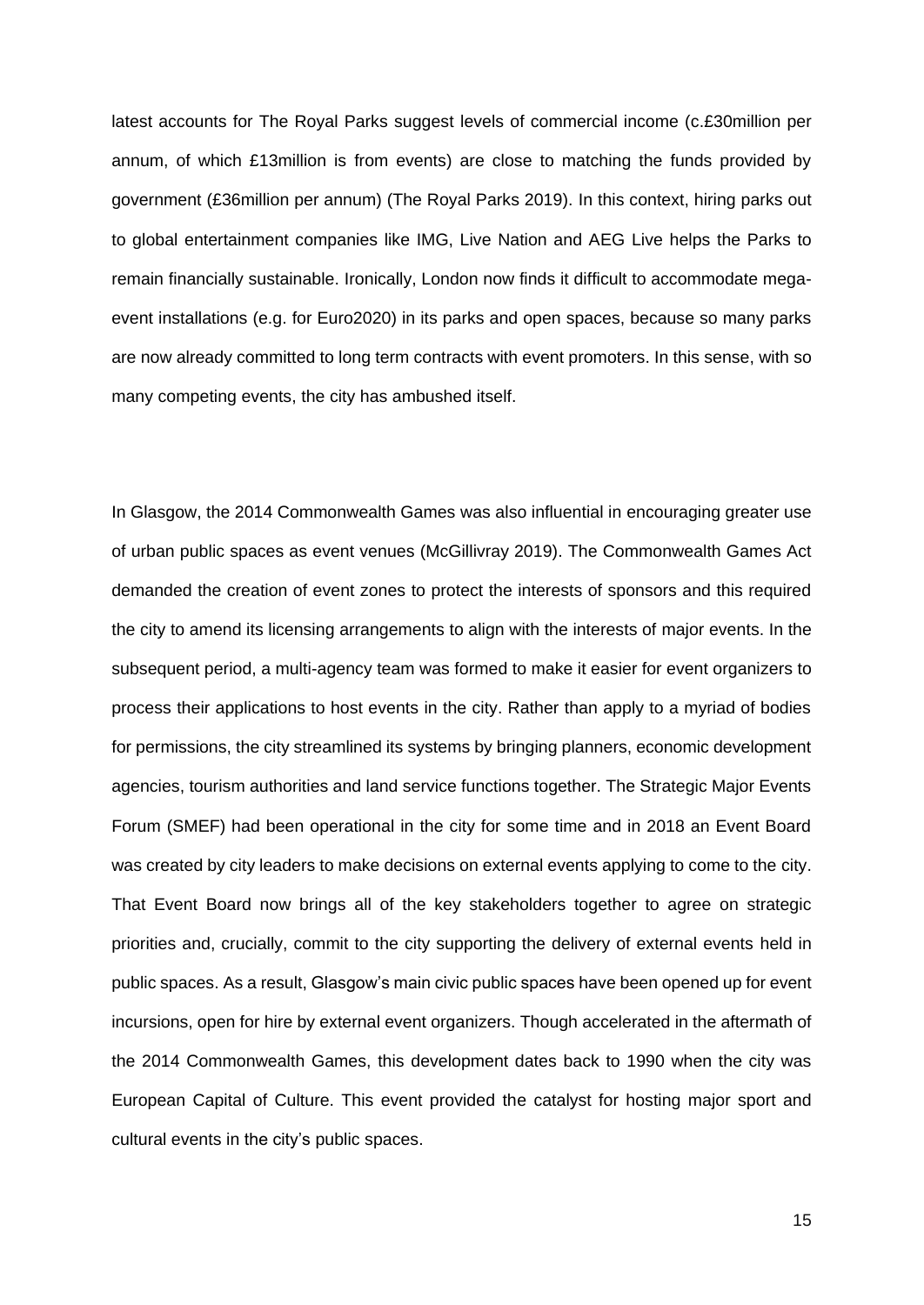In 2002, Glasgow hosted city centre fanzones in its main civic square, George Square, for the first time when hosting the Champions League Cup Final. In 2007, the city built on the success of the 2002 fanzones when the UEFA Cup Final was hosted in the city. George Square was again transformed into a fanzone for visiting football fans, along with the streets of the Merchant City, one of Glasgow's premier visitor destinations. Entry and exit points were erected to create a temporary venue with restrictions placed on the activites of local traders in favour of exclusive access to official sponsors (e.g. sale of only one brand of alcohol). Access to the square for sitting and walking through were restricted for several days. In subsequent years, George Square has been utilized for many festivals and events, including the 2014 Commonwealth Games, the 2014 Radio One Big Weekend, the 2018 European Championships and the UEFA European Football Championships 2020. When hosting the inaugural European Championships in 2018, George Square was transformed into a broadcast centre for the BBC for two weeks, with live coverage of sport events and a range of cultural activities. As an event space, Glasgow sought to create a unique, place-specific backdrop for watching millions around Europe that showcased the attributes of the city and its people. The strategy to use the square to mediate the event was successful from a place marketing perspective, but it was rendered inaccessible for everyday use as a civic public space for more than a month. The pervading influence of the major events staged in 2014 and 2018, is illustrated in the marketing literature for proposed hosting of the European Football Championships:

just like during the Glasgow 2014 Commonwealth Games and the European Championships in 2018, George Square will once again become a hive of free, family friendly activity next summer, when the UEFA EURO 2020 Football Village opens…

(Glasgow Life 2019).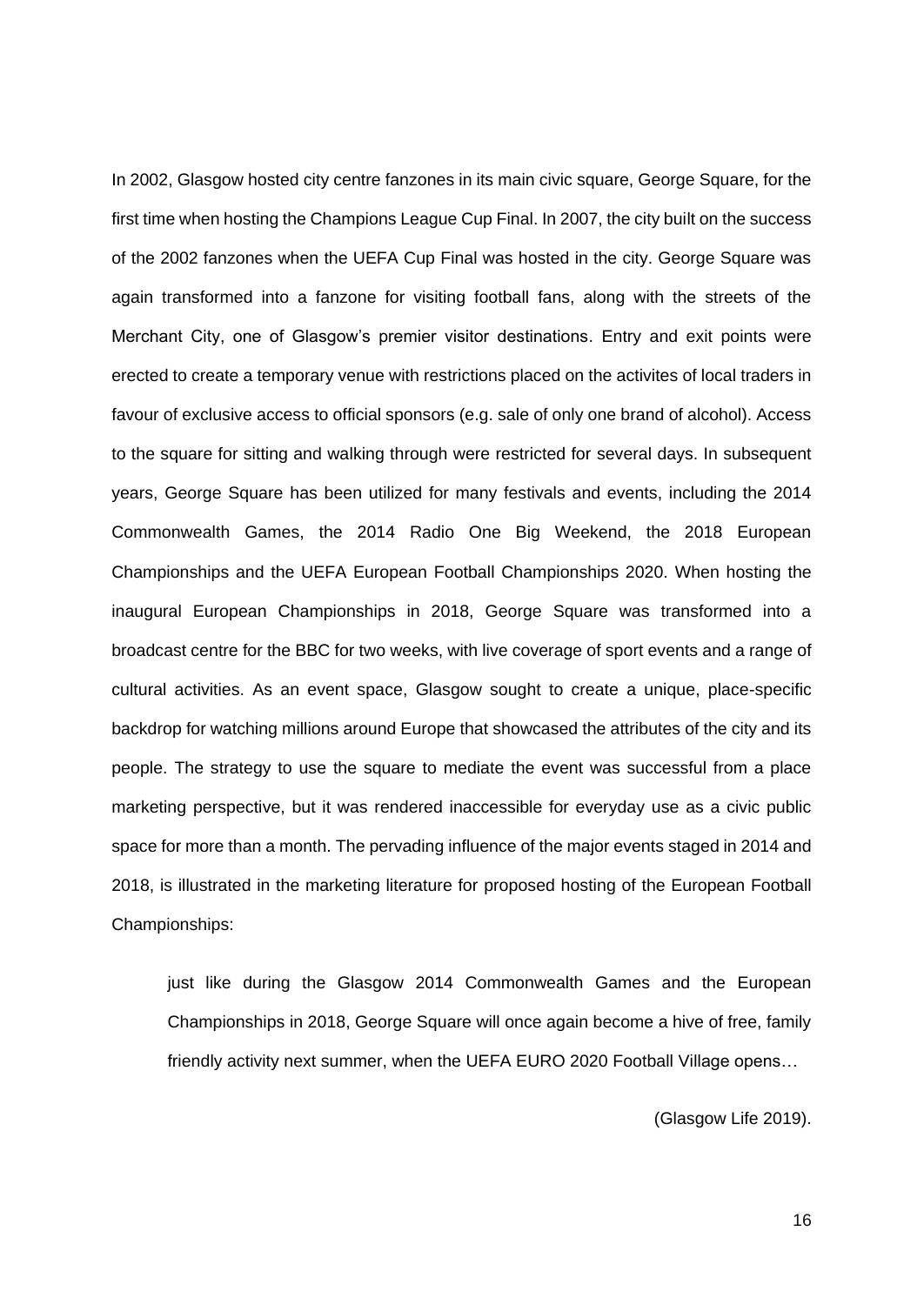Free access to the square during these events contributes to the potentialities we discuss in the next section, but the square has been less accessible and open to everyday use, including for public protest, because of its use as an event venue. In late 2019, the future of George Square was discussed in a city-wide 'conversation', the findings of which suggested that residents wanted the space to be open for all, with less commercial events held there.

Glasgow's Merchant City area, the home to a festival created to service the city's tourism ambitions in 2008, has also been transformed into a regular event site in the last decade, partly to support the planning and delivery of the Commonwealth Games. First, the Merchant City Festival was moved from September to July to help facilitate the hosting of Festival 2014, the Commonwealth Games cultural festival. New licensing and trading regulations were passed at national (via the Commonwealth Games Act) and city level to enable this area, close to George Square, to become a free-flowing festival site. Since 2014, other cultural festivals have been hosted in the Merchant City including the European Championships in 2018 and this was planned for the 2020 European Football Championships which were eventually postponed due to the coronavirus pandemic. In Glasgow, there is also evidence that public spaces are being redesigned so they can host more events in the future. For example, in 2019 the aforementioned Glasgow 'conversation' on the future of George Square gave significant consideration to its role as an event venue. There is pressure on city leaders to invest in the square to avoid the need for expensive and unsustainable temporary infrastructures to be brought in to host large events. As one Glasgow event organizer suggested:

…it's a roundabout ultimately just now. So you're doing an event in a roundabout with no power, with no tech, on a slope, with lots of statues in very bizarre places…I think in terms of future proofing both in terms of how we make it more efficient and more effective, I think we need to redesign our public domain for that.

(Personal interview, Glasgow Life 2019).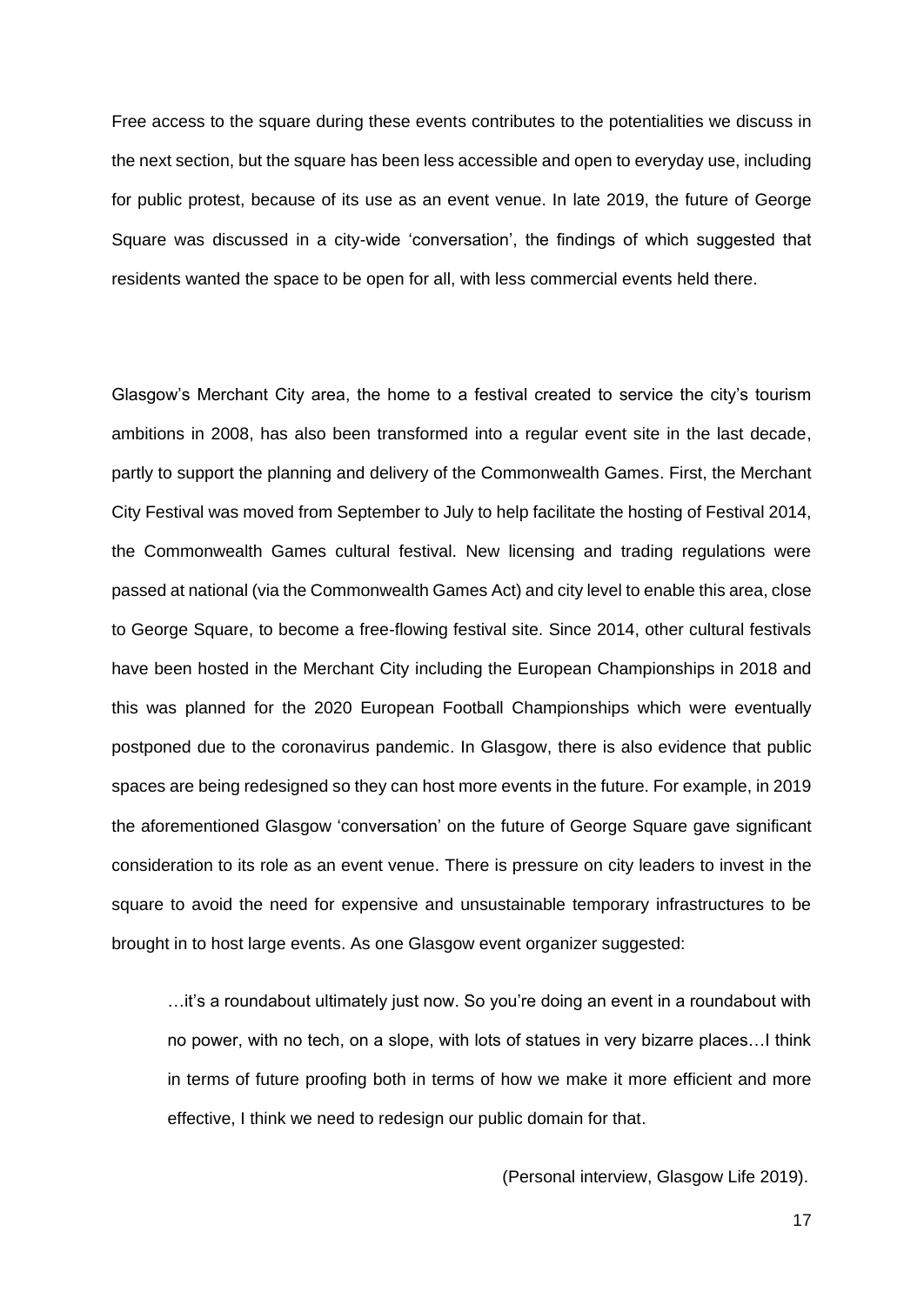In announcing the design contract process for the square, the city council recognised the importance of large scale events when confirming that construction work would not commence until the city had fulfilled its contractual obligations to host the UEFA European Championships, COP 26 and the UCI Cycling World Championships.

Glasgow has also exploited its public parks and normalized the use of events in the greenspace closest to the city centre, Glasgow Green. This park is often utilized, along with George Square and the Merchant City, as a triumvirate of venues when large events are hosted. Up to 30 public and private events per annum are hosted in Glasgow Green, including ticketed events like the World Pipe Band Championships, the TRNSMT music festival and Proms in the Park. Post-2014 Commonwealth Games, the TRNSMT music festival took over residency in Glasgow Green and has subsequently generated significant concern from resident associations and 'Friends of' groups for the disruption caused to the park and the surrounding area in the build-up and during the three-day event itself. This public park has reached saturation point for hosting events, and the recent response of the city authorities has been to open up other public spaces as potential event venues. City parks including Bellahouston Park, Kelvingrove Park, and Victoria Park have been used for events in recent years and there are strategic plans for Pollok Park and others to be reimagined as venues in the future. Ultimately, driven largely by economic imperatives, the city now regards its public parks as commercial event spaces.

### **Exhibiting potentialities: new articulations of eventful public spaces**

The discussion above has emphasized the potentially problematic long-term effects that mega-events have on the provision of urban public spaces. However, it is important to note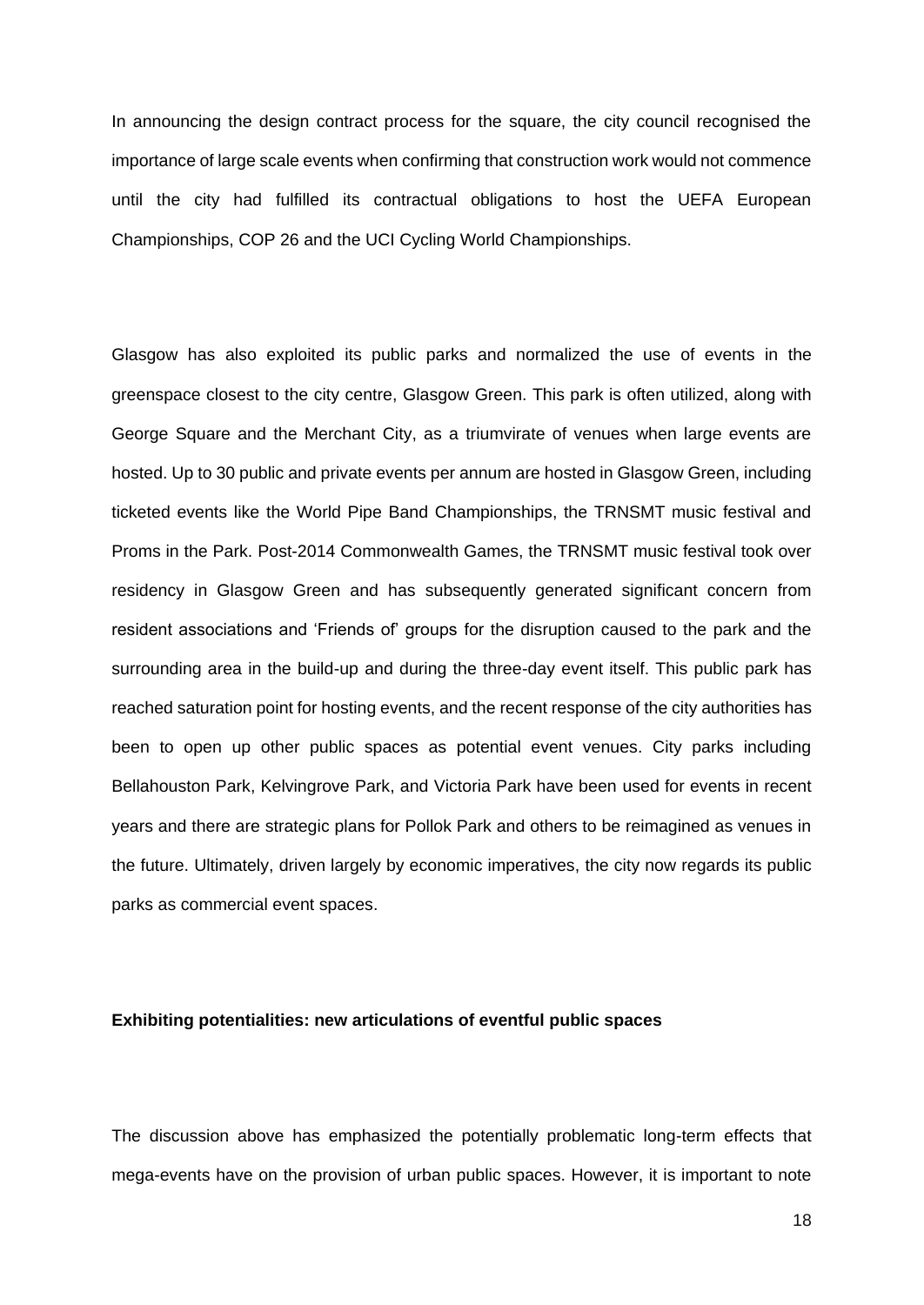that there are, and could be, more positive effects, based on the potential of these events to reimagine the ways public spaces are designed, used and managed. Lehtovuori (2010) helps explain how events can help to 'open up' public spaces, by challenging conventional identities and by encouraging people to relate to them in different ways. Drawing on work by Pløger (2010), Smith (2016) uses the term eventalisation to describe the ways that parks, streets and squares can be revitalized through events that disrupt established identities or functions and encourage a more diverse range of uses and users. These effects are not necessarily limited to the duration of the event. Mega-events can provide excellent ways of highlighting the potentialities of public spaces – allowing people a chance to experience what public spaces could be like. And these experiences may influence the ways public spaces are designed, managed and used in the future. For example, events can demonstrate the ways that streets dominated by traffic can be transformed into sociable meeting places (Deroy and Clegg 2012) or the ways that stiff, monumental squares can be loosened and humanized (Lehtovuori 2010).

In the wake of the London 2012 Olympic Games, there are also examples of the ways public spaces in London have been 'eventalised'. As the discussion above highlights, a key legacy of this mega-event is a more commercial orientation for many of London's parks and squares, but the effects on the city's streets seem more positive. In the aftermath of London 2012, for the first time, Westminster City Council permitted the closure to traffic of Regent Street (between Piccadilly Circus and Oxford Circus) for four consecutive Sundays in July. 'Summer Streets' has now been staged every year since 2013. These events can be linked indirectly to the Olympic Games. In the justifications provided for Summer Streets, the case of the 2012 Games is cited as a key inspiration, influence and precedent (City of Westminster 2014). The aim of Westminster City Council was to 'build on' the success of London 2012, 'by promoting this famous street, and indeed London, as a people focused place and challenge the perception of the city always being dominated by traffic' (City of Westminster 2014, p.4). The Council's rationale for staging the event also included the idea that the 2012 Olympic Games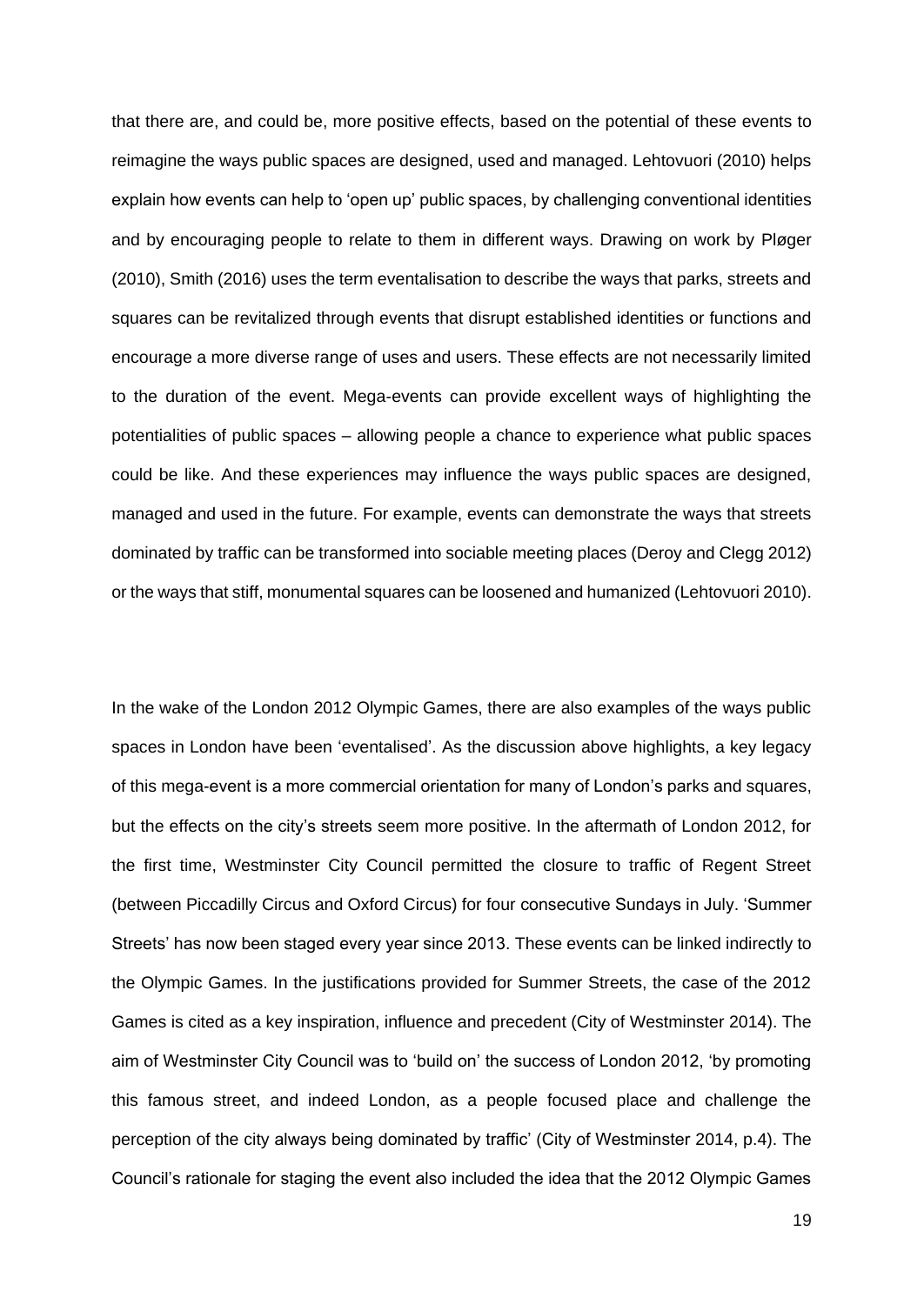showed 'what can be achieved to improve the look and feel of the streets' (City of Westminster 2014, p.10). So, the event not only provided inspiration for a more people-oriented space, but also an example of how its appearance and design could be improved. The Summer Streets event has been a great success in attracting more people to use Regent Street, with the Council reporting a 57% increase in footfall during the inaugural edition (City of Westminster 2014) and, by 2018, the event was attracting 1.2 million people over four days (New West End Company, 2018). The Council hope that there will be more permanent effects too: their explicit aim is to use the event to promote walking, cycling, dwelling and socialising so that people 'adjust their habits and it becomes the norm' (City of Westminster 2014, p. 4). The introduction of complementary projects such as Healthy Streets, city wide car free days and various measures to respond to the Coronavirus pandemic mean this ambitious aim is slowly being realised.

Other new events that have eventalized London's streets can also be linked back to the 2012 Games and initiatives implemented to lever a positive legacy. For example, in 2013 the Mayor of London (in conjunction with Transport for London and London & Partners), launched a new cycling festival - Ride London - that aimed to secure a positive physical activity legacy from the 2012 Olympic Games. Thanks to the success of Team GB, cycling had been a very highprofile sport at the 2012 Games. The Mayor of London at the time, Boris Johnson, was keen to capitalize on this momentum and secure an urban cycling legacy. Rather than merely staging another elite race (the city had staged the Tour de France Grand Depart in 2007), a new event was created. This event was designed to encompass public participation via a mass cyclothon (when members of the public could ride an elite race route) and a Free Ride (a day when anyone could cycle on closed streets). This annual event has been extremely successful and has contributed to the growing reputation of London as a city that promotes active travel in and through its public spaces. The 2015 edition involved 96,600 participants and attracted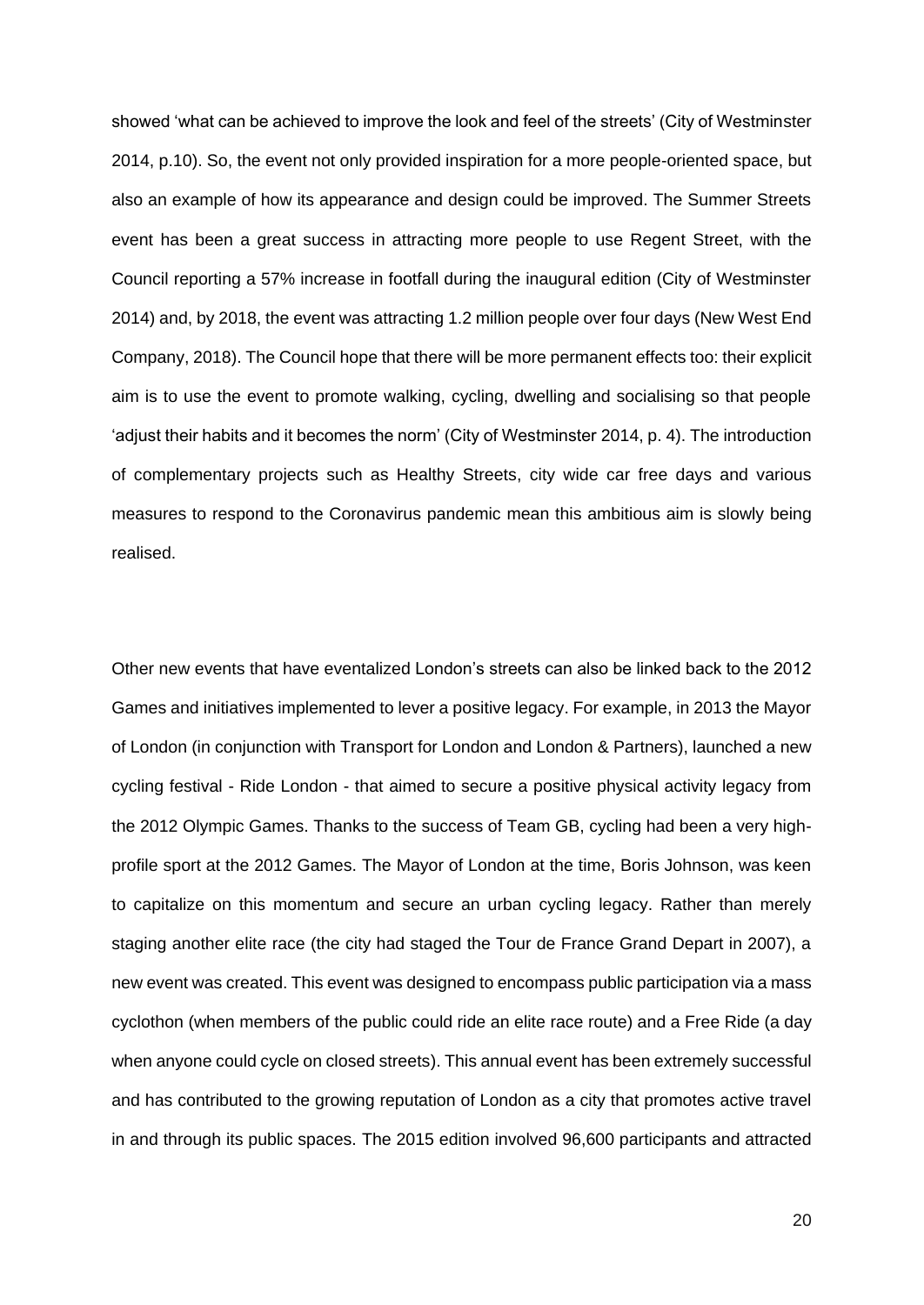286,650 spectators, with 50% of participants and 25% of spectators suggesting they would cycle more because of their experiences at the event (TfL 2015).

The increasing prevalence of road closures to stage free events in the city centre represents a positive legacy from London 2012 – one which helps to reimagine the city's streets as active, festive, sociable and accessible spaces, rather than as urban roads dominated by motorised traffic. And the success of these events has encouraged wider debates in London about redesigning and pedestrianizing key thoroughfares, including Oxford Street.

In Glasgow, there are similar examples of eventalisation in the way that parks, streets and squares have been revitalized through events, to achieve more progressive social objectives. Recent discussion about the future of George Square has focused on a desire to ensure the square is not simply given over to commercial interests, and to focus more on what sort of events *should* take place in the city's principal civic space. In 2019 the Deputy Leader of the Council suggested that:

'George Square in particular should only be for civic and free events, events that bring added amenity to the civic life of the city…I think it has to be the right type of event...it's about people led spaces and people centred spaces, and then being able to let people use those spaces if they want'

(Personal interview, Glasgow City Council 2019)

This commitment has been translated into new event selection criteria, governed by the Event Board that seeks to inform decision-making on what events to give the go-ahead to. While this political commitment can be compromised by instances when the city is legally required to offer premier public spaces to organisers (e.g. see previous examples of the 2020 European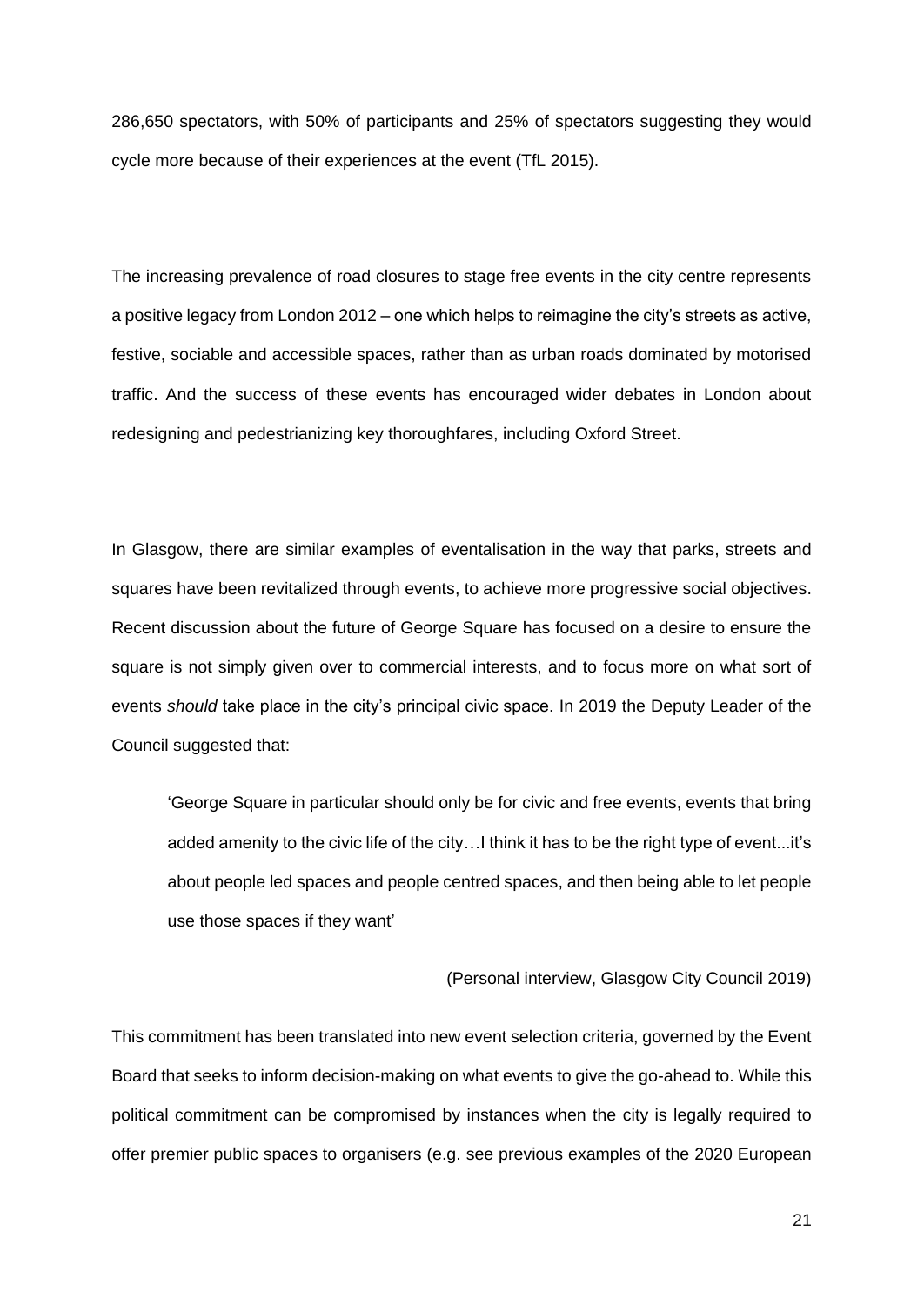Football Championships, COP 26 and UCI Cycling World Championships), there is evidence that the city is committed to removing barriers, physical and psychological, so that people can access the square during large events.

Glasgow's 2014 Commonwealth Games - an integrated able-bodied and parasport event also produced some positive public space legacies for people with a disability (McGillivray et al. 2018). There was evidence that the Games provided a stimulus and a deadline to progress an accessibility agenda. Sport venues and the surrounding public realm were improved to increase accessibility (signage, surfaces, transport hubs) and improvements to train stations and public space surfaces also provide a longer-term legacy for people with a disability. However, like many mega-event investments, some of the improvements were temporary and focused only on priority routes, and were removed after the Games.

The city has also committed to George Square as a space for protest and to host civic events that have wider social value. For example, in 2016 Glasgow hosted the Homeless World Cup in George Square and linked this commitment to the achievement of the Sustainable Development Goals 2030, especially Goal 3 (to ensure healthy lives and promote well-being for all ages). Glasgow invested in event legacy by recruiting homeless people as volunteers, working closely with 29 homeless organisations in the city and building in education programmes and complimentary passes to the city's sport venues for homeless people. When hosting the European Championships in 2018, Glasgow used Glasgow Green as a 'Go Live' site, promoting healthy and active lives through blending sport, physical activity, culture, arts and health. This initiative, utilising the focus of the sport event, sought to address inequality of access and participation to sport and physical activity by programming taster sessions from sport clubs and organisations and translating community sport development activity in some of the city's more deprived communities into realistic active pathways. Observations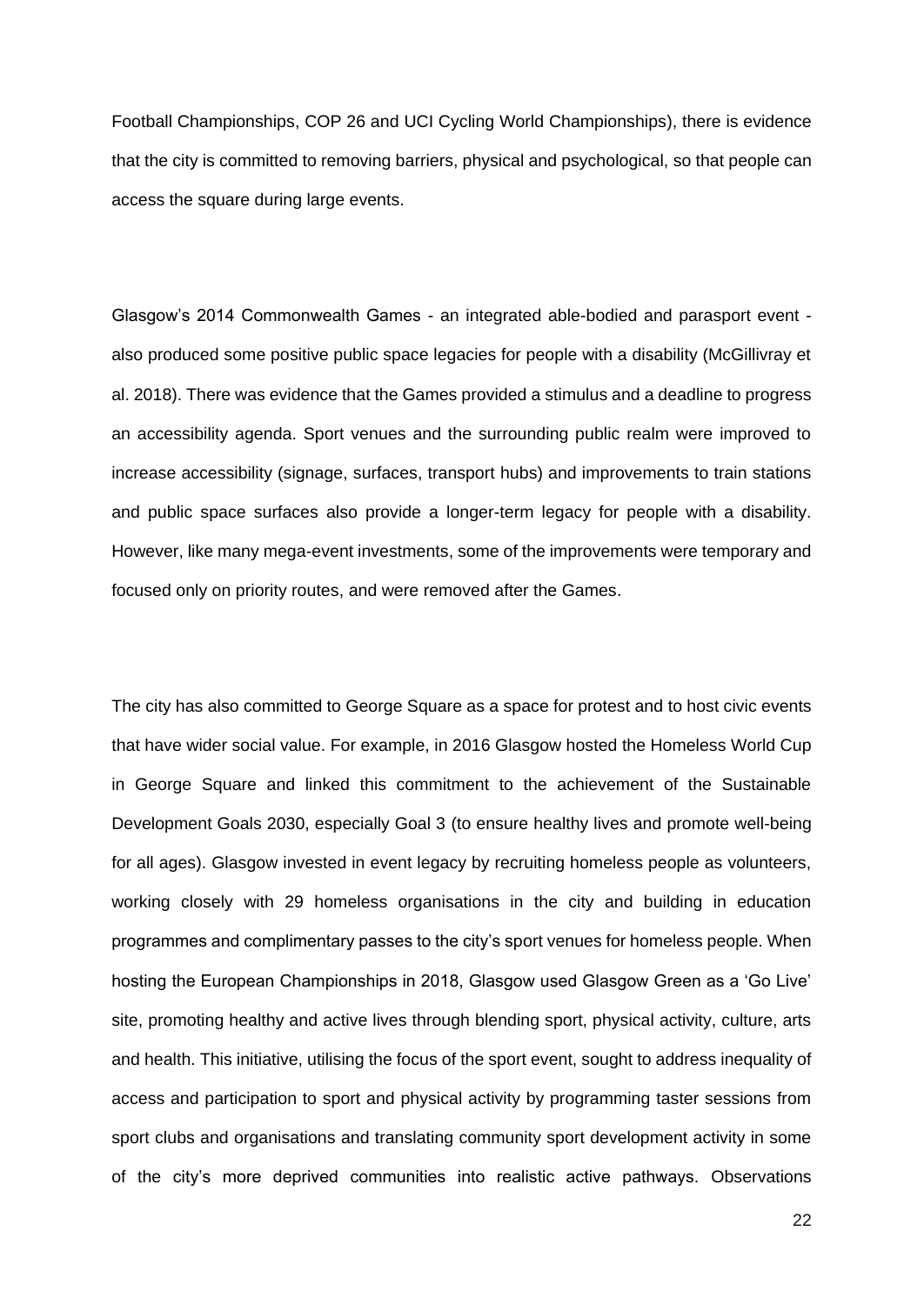conducted at the Go Live site confirmed the success of this initiative to use public space for progressive social agendas. Children and families from the city's diverse population were present in the park, producing valuable social interactions.

Ever since the hosting of 2014 Commonwealth Games, city leaders have sought to recreate the sociable atmosphere of the Live City (McGillivray 2019). Strategically, this has influenced the city's City Centre Strategy which has led to the redesign of many city centre streetscapes, focused on making the city centre a more attractive place to live, work and enjoy leisure time. Recognition of the need for more public space in the city centre, the Avenues project is foregrounding accessibility, green and sustainable streetscapes and the promotion of peopleled spaces and festivities. Rather than impose an external event on public space in the interests of sponsors or awarding bodies, the city has realized that it needs to root its events more effectively in a locale, building an appreciation of routine, everyday events and special occasions into the planning and design of public spaces. Glasgow has used large sport events to test new design approaches that can then be included in the transformation of some public spaces. For example, hosting fanzones in George Square during Euro 2020 is being used as way to test the feasibility of pedestrianizing part of the square and making the area more people-friendly.

Crucial to the realisation of potentialities and new articulations of public space, pre and post mega-event, is a meaningful engagement with more participatory, and inclusive, urban planning and design processes. To avoid reproducing the same uses and users of public space, it is imperative that the needs of diverse populations are designed into urban plans. Balazs and Zein (2019) suggest that participatory planning can sometimes fail to find common ground between differences and that can actually accentuate or reproduce existing divisions and weaken social cohesion: 'in practice, a poorly designed, participatory project only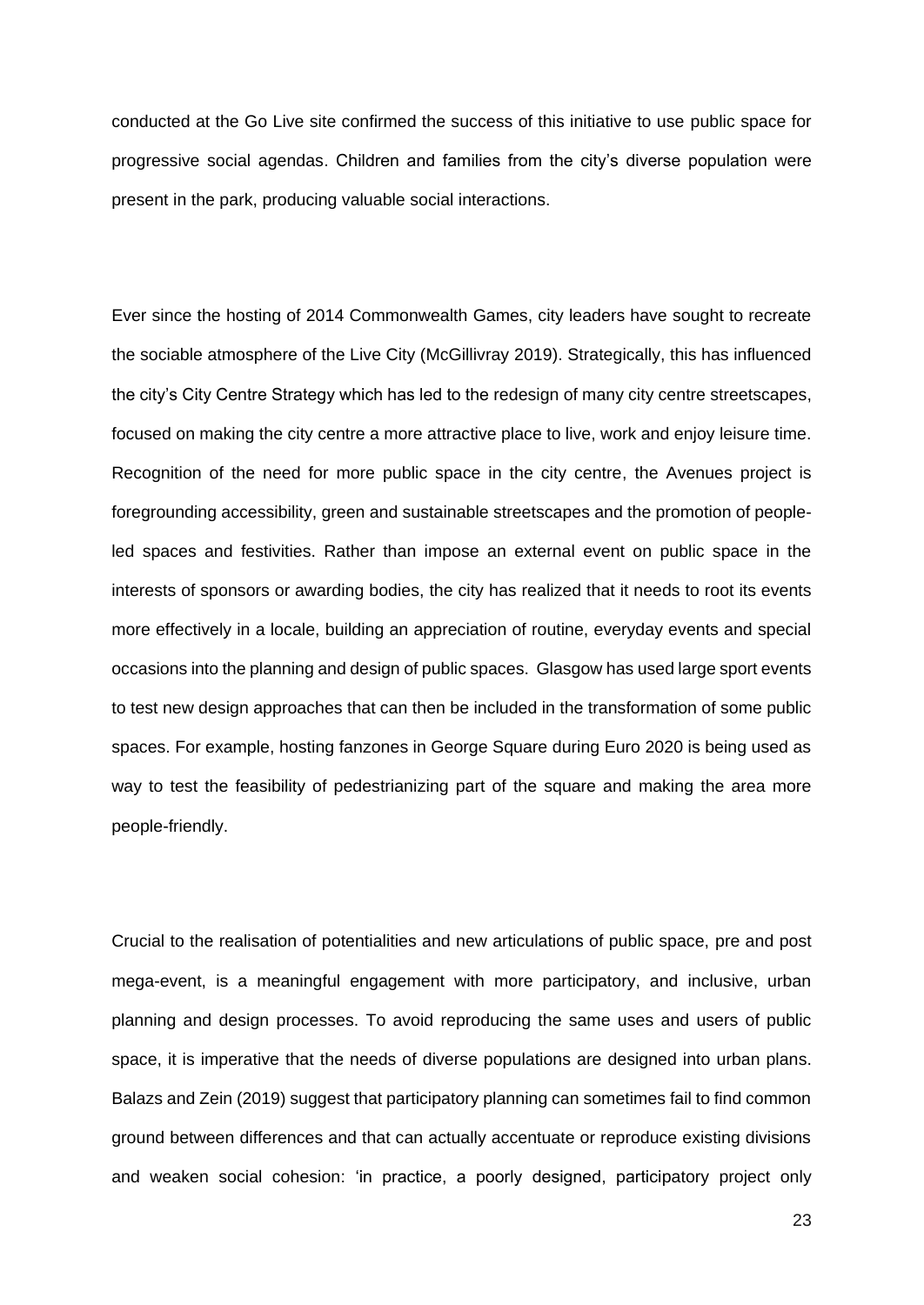preserves the status quo - that is, a low level of social cohesion - or even worsens the situation' (Balazs and Zein 2019, p. 93). Though convivial new events and spaces are a possible outcome of mega-event hosting, they are unlikely to contribute to greater social interactions with different populations unless they involve 'socially sensitive' design practices. The Glasgow conversation around the re-design of George Square is a positive sign of citizen interests being foregrounded. However, delays to redesign caused by contractual obligations to major event organisers illustrates the economic imperatives that cities are bound by.

#### **Conclusions**

This paper has added to our understanding of sports mega-events by highlighting the ways that they affect urban public spaces in the long term. The paper highlights the potential for positive and negative, tangible and intangible legacies, with events like the 2012 Olympic Games and the 2014 Commonwealth Games changing the ways public spaces are used and regulated, and reshaping physical environments via the introduction of big screens, outdoor gyms and security apparatus. Appropriating these spaces for mega-events is often justified as merely a temporary interruption to the status quo, but the work presented here shows that these events change urban public spaces in enduring ways.

In a text about FIFA World Cups, Eick (2010, p. 294) notes that that mega-events 'normalize the perception of the populace that private, commercial and non-profit stakeholders define and control…public space'. In this paper we have illustrated how sports mega-events, particularly those staged recently in the UK, operate as Trojan Horses, allowing new systems, practices and features to be implemented under the convenient cover of a mega-event. Many of these changes can be linked to the greater securitisation, commercialisation and privatisation of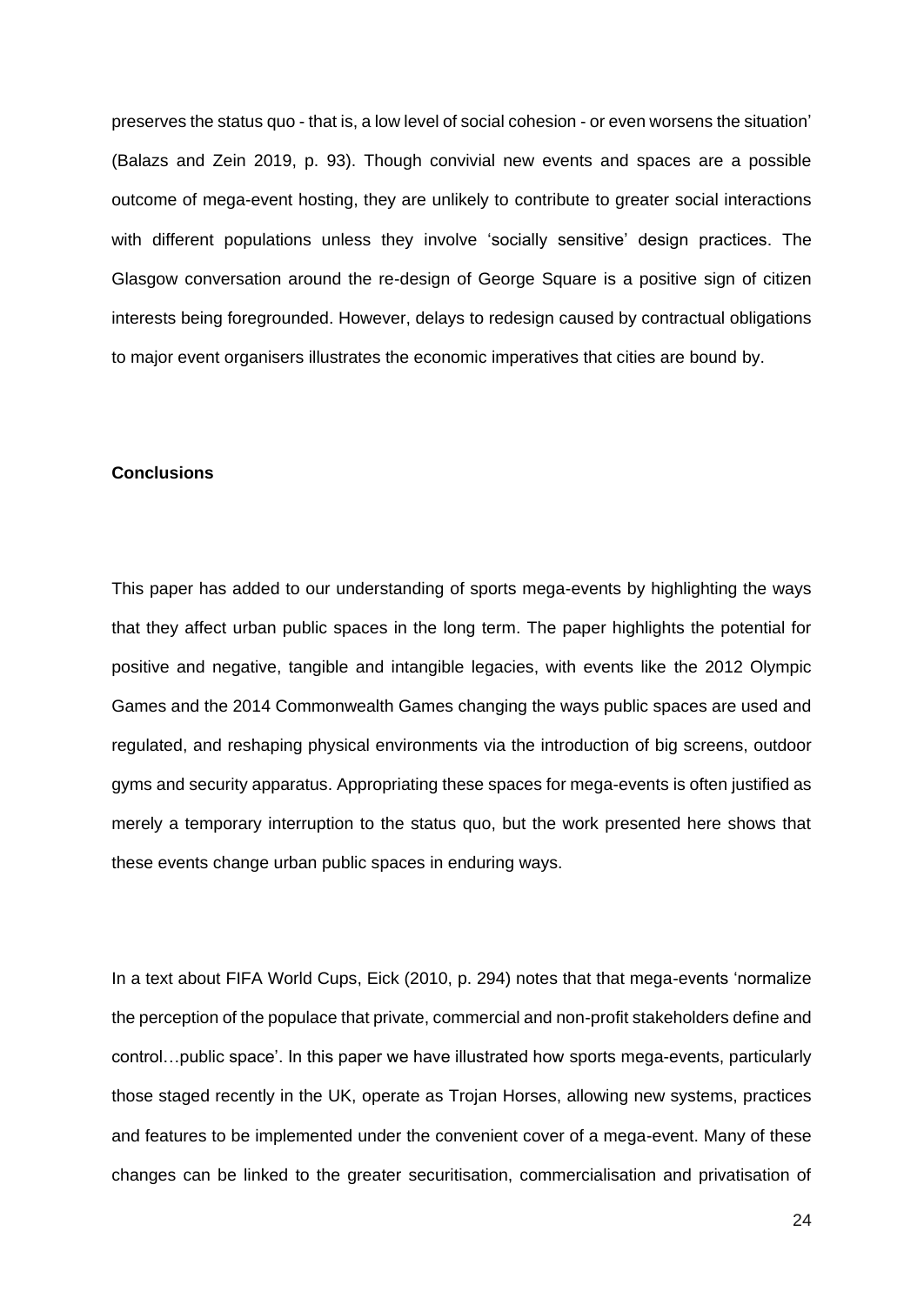urban public spaces, generating questions about who and what these spaces are for. We have also shown how mega-events can reconfigure the physical configuration of public spaces, although this was more apparent in London than in Glasgow - suggesting that the most significant impacts result from the world's most significant event (the summer Olympic Games). The paper also highlights that mega-events create the precedent and mandate for public spaces to be transformed into sites for commercial events. Even though mega-events are often as justified as exceptional occurrences or once in a lifetime occasions, they provide the foundation for a series of more regular events, with prominent parks and squares repurposed as venue spaces in the post-event era. Whether this trend should be regarded positively or negatively depends on what types of legacy events are staged. Unfortunately, in an era when cities are keen to realize the exchange value of public spaces, and one where there is an imperative to promote public spaces to increase footfall for businesses, commercially oriented events dominate. The influence of urban entrepreneurialism is significant here. Entrepreneurial discourses legitimize exclusionary uses and associated control measures that are introduced by local governments and their commercial partners. 'Consultation' with citizens is often about rubber stamping the appropriation of public spaces in the name of local economic development. Some actors have more power and influence than others to shape or determine the acceptable uses of public space(s) and those with an inclusive, accessible and consultative vision for public spaces are often overwhelmed by the spectacular, consumption-oriented city.

And yet in this paper we have also illustrated how mega-events can encourage social interactions and exchanges in public space and provide the inspiration for better public space provision and management. Hiller (2012, p. 79) notes that during the Vancouver Winter Olympic Games in 2010, 'the concreteness of urban space was given new flexibility', with the animated streets encouraging a new energy and pro-social behaviour in previously dead spaces - creating the sort of intersubjectivity that turns open spaces into public spaces (Kohn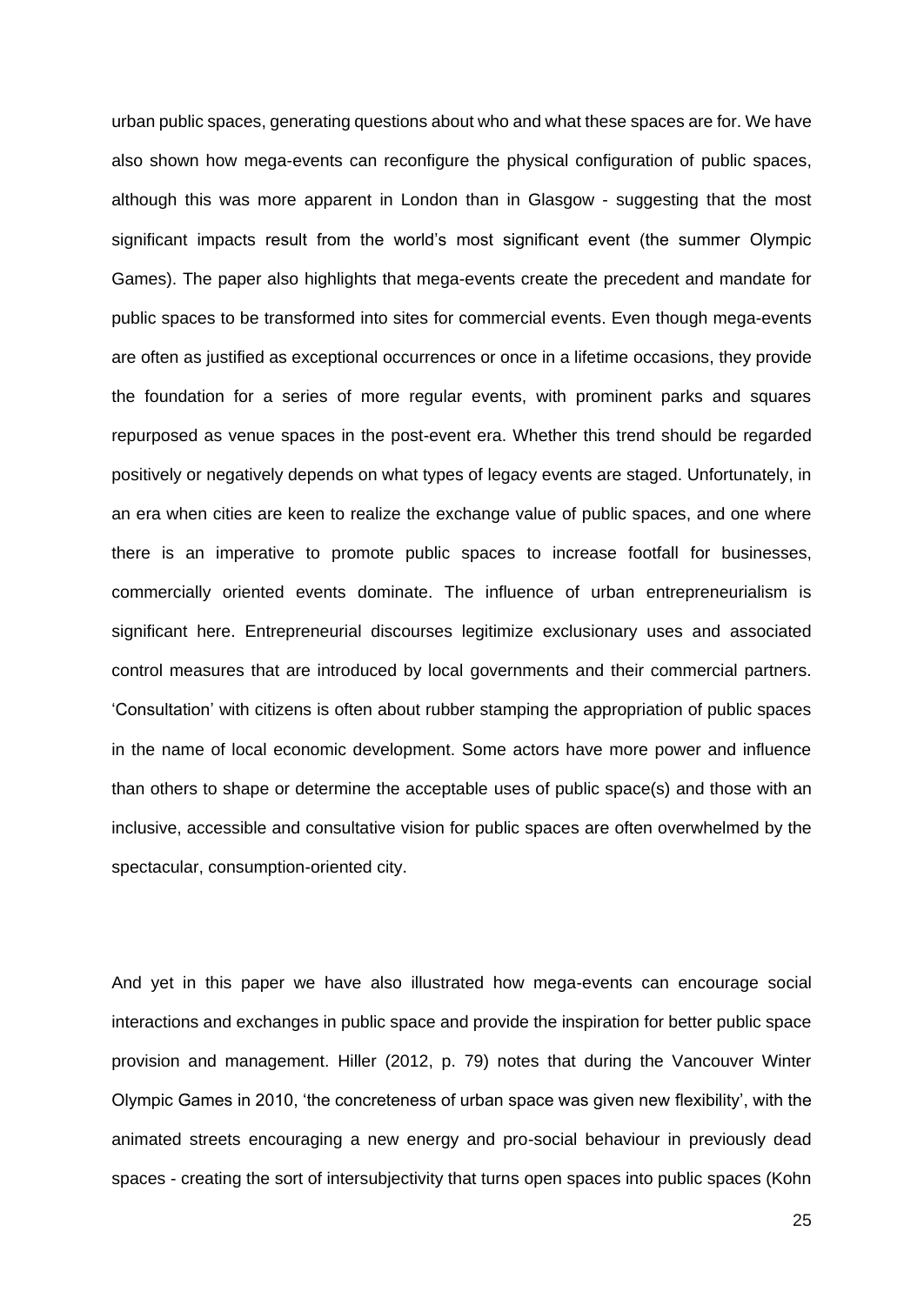2004). The examples we have discussed here show that these effects are not necessarily confined to the period of mega-event. Somewhat paradoxically given the discussion above, these effects are also due to events that have been staged to extend mega-event legacies. Accessible events can be utilized to enhance civic engagement, social justice and healthier living. Rather than occupying or appropriating public spaces, these events can actually make spaces more public: they produce public spaces by carving out spaces for social interactions from sites traditionally dominated by motorised traffic. This can demonstrate to citizens and authorities what their public spaces could be like. However, for these ambitions to be realized, planning and design processes need to more effectively accommodate the voices of neighbourhoods and communities so that they can influence public space provision. This requires municipal authorities to facilitate people-centred participatory design processes. Festivals and events can play an important role because they can bring people together, enable interactions between strangers or those with weak ties, and contribute towards greater social cohesion. With greater levels of public involvement, political will, creative thinking and professional commitment, mega-events might help to produce more accessible public spaces.

#### **References**

Balazs, R.D. and Zein, D. 2019. Social Cohesion vis-a-vis spatial division: The contradictions of participatory design. In Aelbrecht, P & Stevens, Q (eds) *Public space design and social cohesion: an international comparison* (pp78-97). London: Routledge

Boorstin, D.J. 1961. *The Image: A Guide to Pseudo-Events in America*. NewYork: Harper Colophon.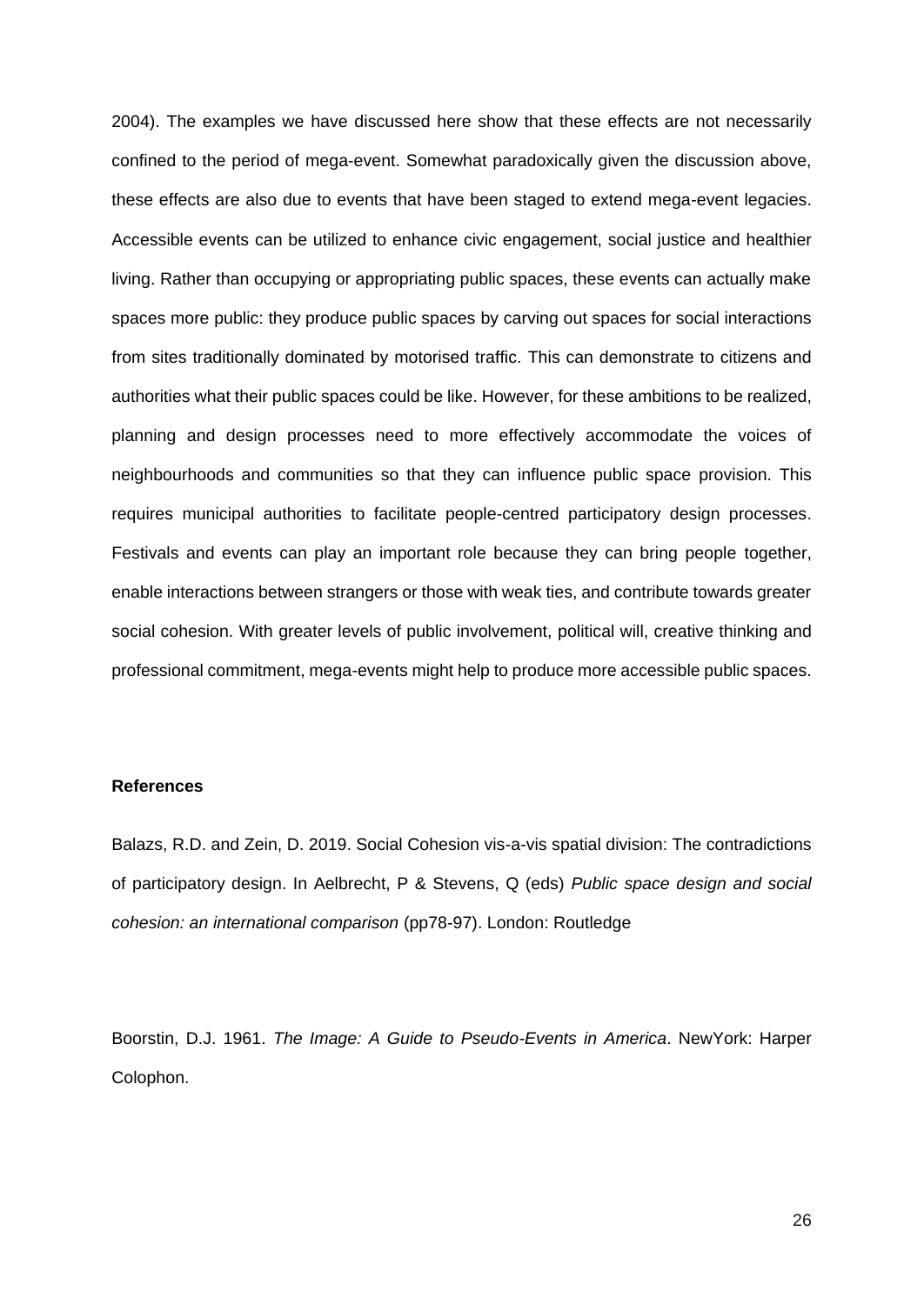Boykoff, J., and Fussey, P. 2014. London's shadow legacies: security and activism at the 2012 Olympics. *Contemporary Social Science*, *9*(2), 253-270.

Burrows, T. 2017. Legacy, what legacy? Five years on the London Olympic park battle still rages. The Guardian, 27th July. [https://www.theguardian.com/cities/2017/jul/27/london](https://www.theguardian.com/cities/2017/jul/27/london-olympic-park-success-five-years-depends)[olympic-park-success-five-years-depends](https://www.theguardian.com/cities/2017/jul/27/london-olympic-park-success-five-years-depends)

Casaglia, A. 2018. Territories of Struggle: Social Centres in Northern Italy Opposing Mega‐ Events, *Antipode*, [https://doi.org/10.1111/anti.12287.](https://doi.org/10.1111/anti.12287)

Chalip, L. 2006. Towards social leverage of sports events, *Journal of Sport and Tourism*, 11 (2), 109-127.

City of Westminster. 2014. Environment Policy and Scrutiny Committee Report, 20th January 2014.

Coaffee, J. 2015. The uneven geographies of the Olympic carceral: From exceptionalism to normalisation, *The Geographical Journal*, 181(3), 199–211.

Deroy, X., and Clegg, S. 2012. Contesting the Champs-Elysees. *Journal of Change Management*, *12*(3), 355-373.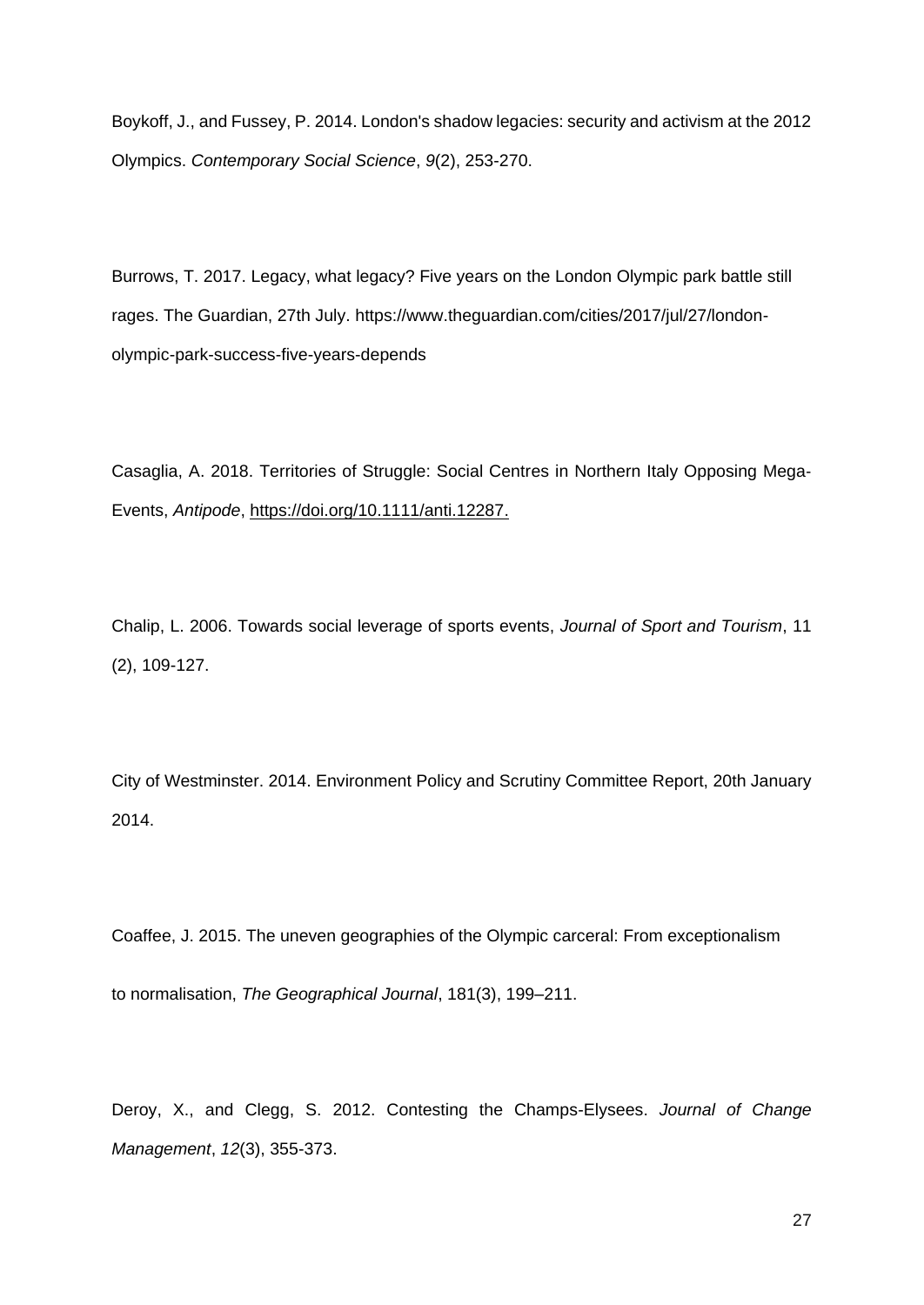Duignan, M.B. and McGillivray, D. 2019. Disorganised host community touristic-event spaces: revealing Rio's fault lines at the 2016 Olympic Games, *Leisure Studies*, DOI[:](https://www.tandfonline.com/doi/full/10.1080/02614367.2019.1633679) [10.1080/02614367.2019.1633679.](https://www.tandfonline.com/doi/full/10.1080/02614367.2019.1633679)

Duman, A. 2012. AdiZones: Rewriting the 2012 Olympic legacy as permanent branding. In H. Powell and I. Marrero-Guillamon (Eds.) *The art of dissent*, (pp.56-64). London: Marshgate Press.

Eick, V. 2010. A neoliberal sports event? FIFA from the Estadio Nacional to the fan mile. *City*, 14(3), 278–297.

Ferreri, M., and Trogal, K. 2018. 'This is a private-public park'. Encountering architectures of spectacle in post-Olympic London. *City*, *22*(4), 510-526.

Frew, M. and McGillivray, D. 2008. Exploring Hyper-Experiences: Performing the Fan at Germany 2006, *Journal of Sport Tourism*, 13 (3), 181-198.

Glover, T. 2019. The transformative (and potentially discriminatory) possibilities of animating public space. *World Leisure Journal*, *61*(2), 144-156.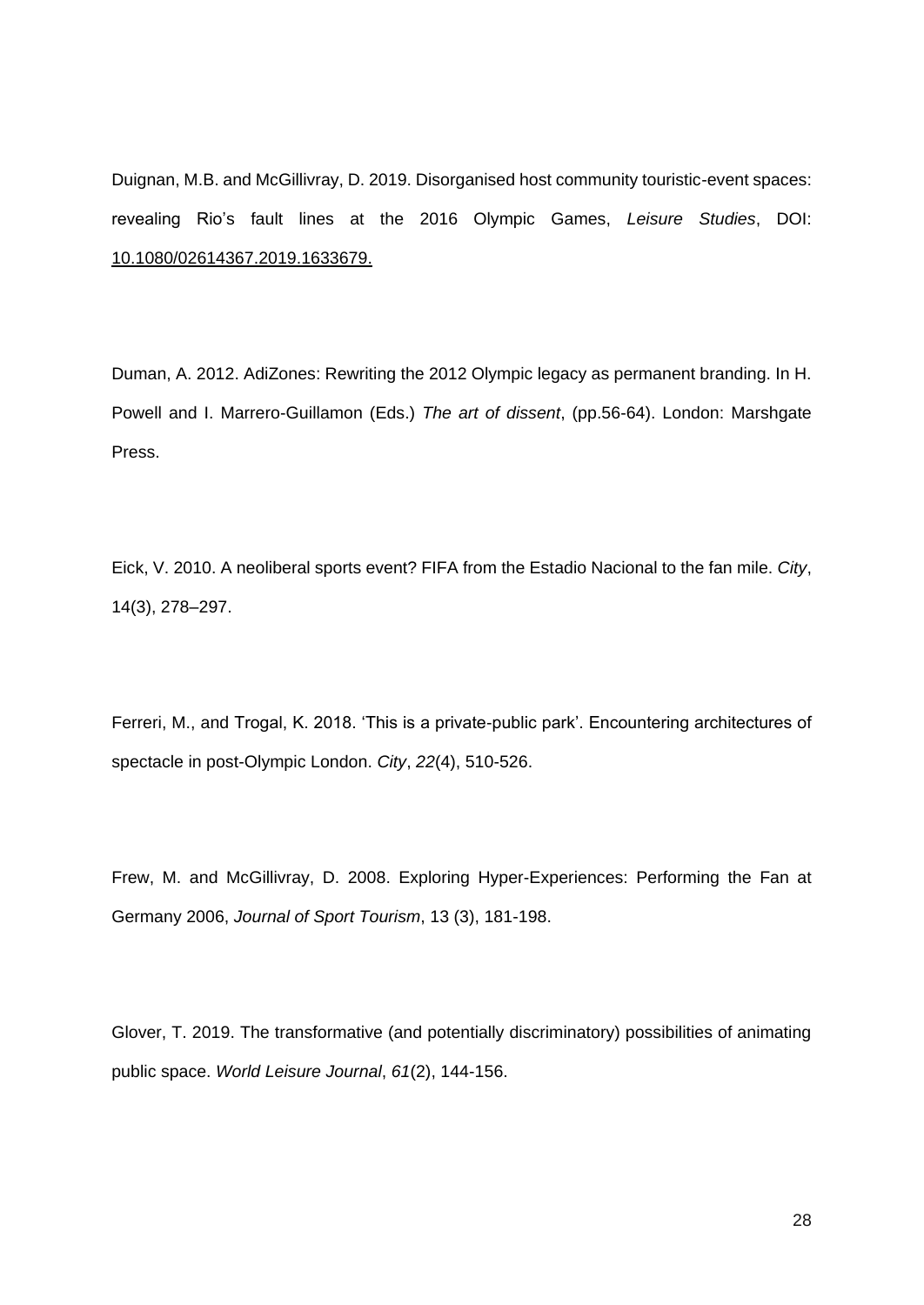McGillivray, D. and Frew, M. 2015. From Fan Parks to Live Sites: Mega events and the territorialisation of urban space, *Urban Studies*, 52 (14), 2649-2663.

McGillivray, D. 2019. Sport events, space and the 'Live City'. *Cities*, *85*, 196-202.

Garcia, B. 2012. *The Olympic Games and Cultural Policy*. Abingdon: Routledge.

Glasgow Life. 2019. Glasgow reveals plans for the Euro2020 festivities with city centre fan zones. Available at: [https://www.glasgowlife.org.uk/news/glasgow-reveals-plans-for-uefa](https://www.glasgowlife.org.uk/news/glasgow-reveals-plans-for-uefa-euro-2020-festivities-with-city-centre-fan-zones)[euro-2020-festivities-with-city-centre-fan-zones](https://www.glasgowlife.org.uk/news/glasgow-reveals-plans-for-uefa-euro-2020-festivities-with-city-centre-fan-zones)

Gogishvili, D. 2018. Baku formula 1 city circuit: exploring temporary spaces of exception. *Cities*, 74, 169-178.

Gold, J. & Gold, M. 2018. Urban segments and event spaces: World's fairs and olympic sites. In *The Routledge Handbook of Planning History.* London: Routledge, 348-363.

Hagemann, A. 2010. From the stadium to the fan zone: host cities in a state of emergency. *Soccer & Society*, 11, 723-736.

Hiller, H. 2012. *Host cities and the Olympics: An interactionist approach*. London: Routledge.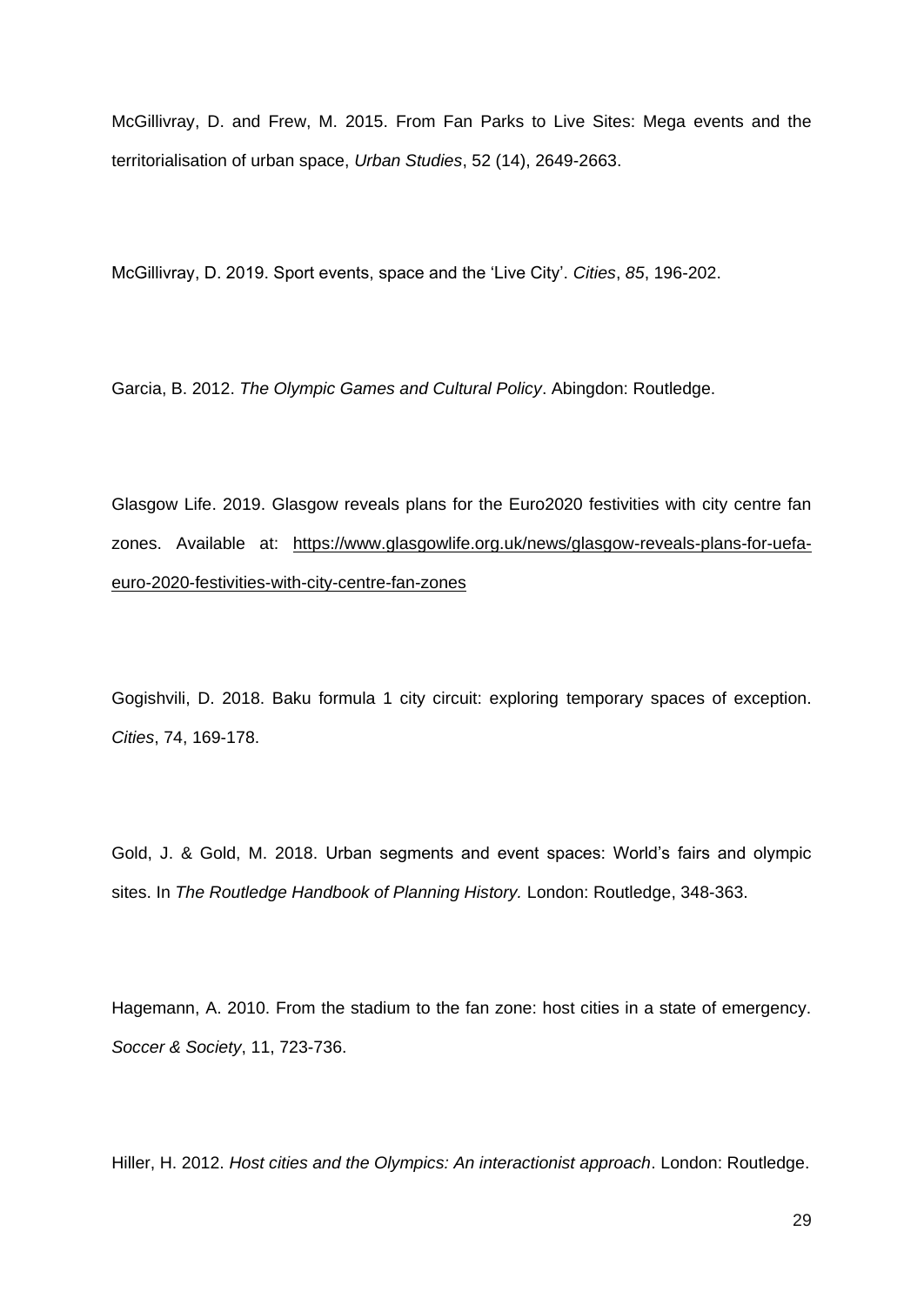Horne, J. and Manzenreiter, W. 2016. The production of the spectacle: conceptualising labour and global sports mega-events. In N.B. Salazar, et al (eds) *Mega event mobilities: a critical analysis*. London: Routledge.

Johnson, A. J., and Glover, T. D. 2013. Understanding urban public space in a leisure context. *Leisure Sciences*, *35*(2), 190-197.

Kohn, M. 2004. *Brave new neighborhoods: The privatization of public space*. New York: Routledge.

Lee Ludvigsen, J. A. 2019. Between security and festivity: The case of fan zones. *International Review for the Sociology of Sport*, 1012690219894888.

Lehtovuori, P. 2010. *Experience and conflict: The production of urban space*. London: Routledge.

Lowes, M.D. 2002. *Indy dreams and urban nightmares: Speed merchants, spectacle and the struggle over public space in the world-class city*. Toronto: University of Toronto Press.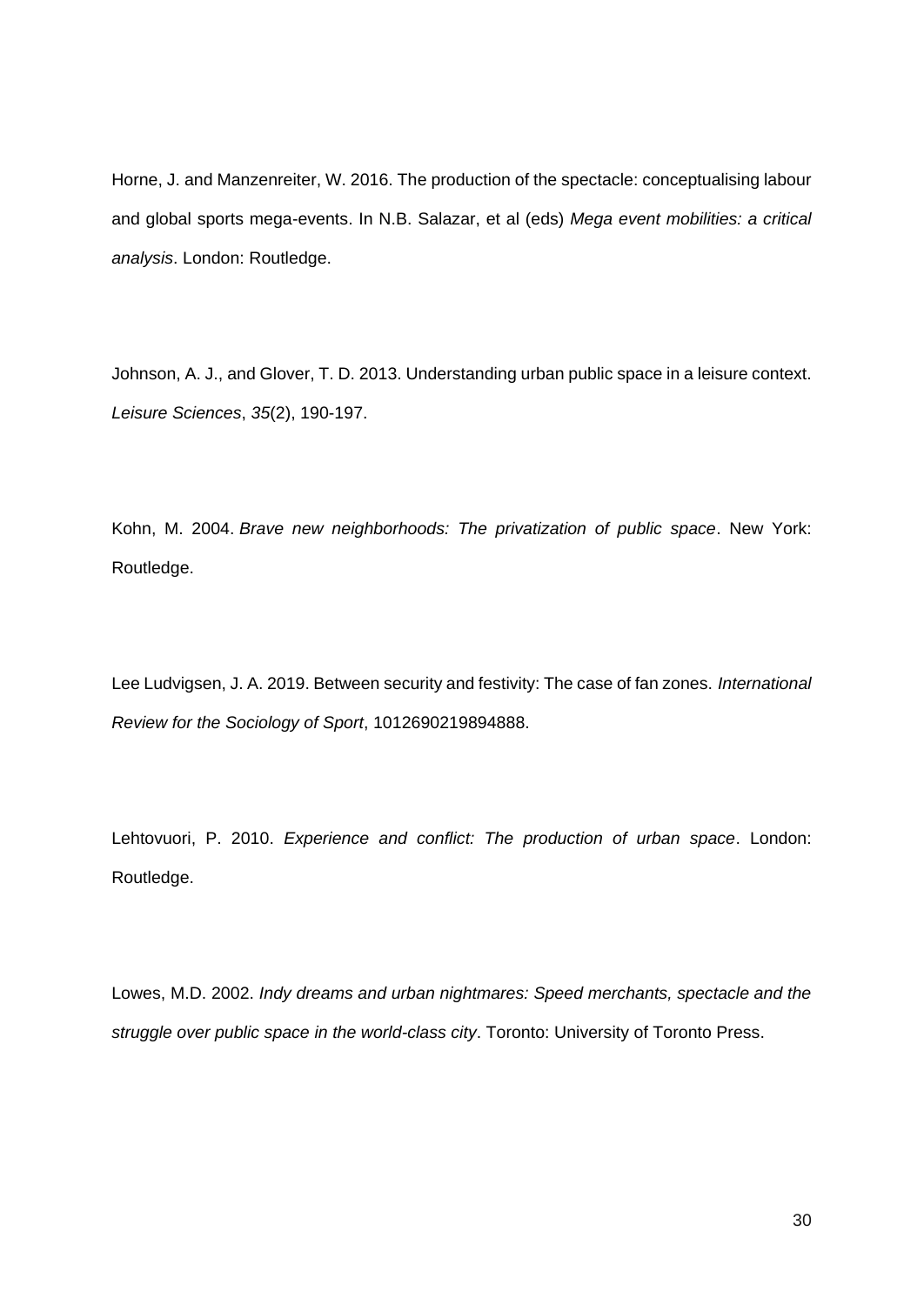MacAloon, J. Ed. 2013. *Bearing Light: Flame Relays and the Struggle for the Olympic Movement*. Abingdon: Routledge.

McGillivray, D., Duignan, M.B. and Mielke, E. 2019. Mega sport events and spatial management: zoning space across Rio's 2016 Olympic city, *Annals of Leisure Research,* DOI[:](https://www.tandfonline.com/doi/full/10.1080/11745398.2019.1607509) [10.1080/11745398.2019.1607509.](https://www.tandfonline.com/doi/full/10.1080/11745398.2019.1607509)

McGillivray, D. 2019. Sport events, space and the 'Live City', *Cities*, 85, 196-202.

McGillivray, D., McPherson, G., and Misener, L. 2018. Major sporting events and geographies of disability, *Urban Geography*, 39 (3), 329-344.

Mcquire, S. 2010. Rethinking media events: large screens, public space broadcasting and beyond. *New Media & Society*, *12*(4), 567-582.

Minton, A. 2012. *Ground Control: Fear and happiness in the twenty-first-century city*. London: Penguin UK.

Müller, M. 2015. What makes an event a mega-event? Definitions and sizes, *Leisure Studies*, *34* (6), 627-642.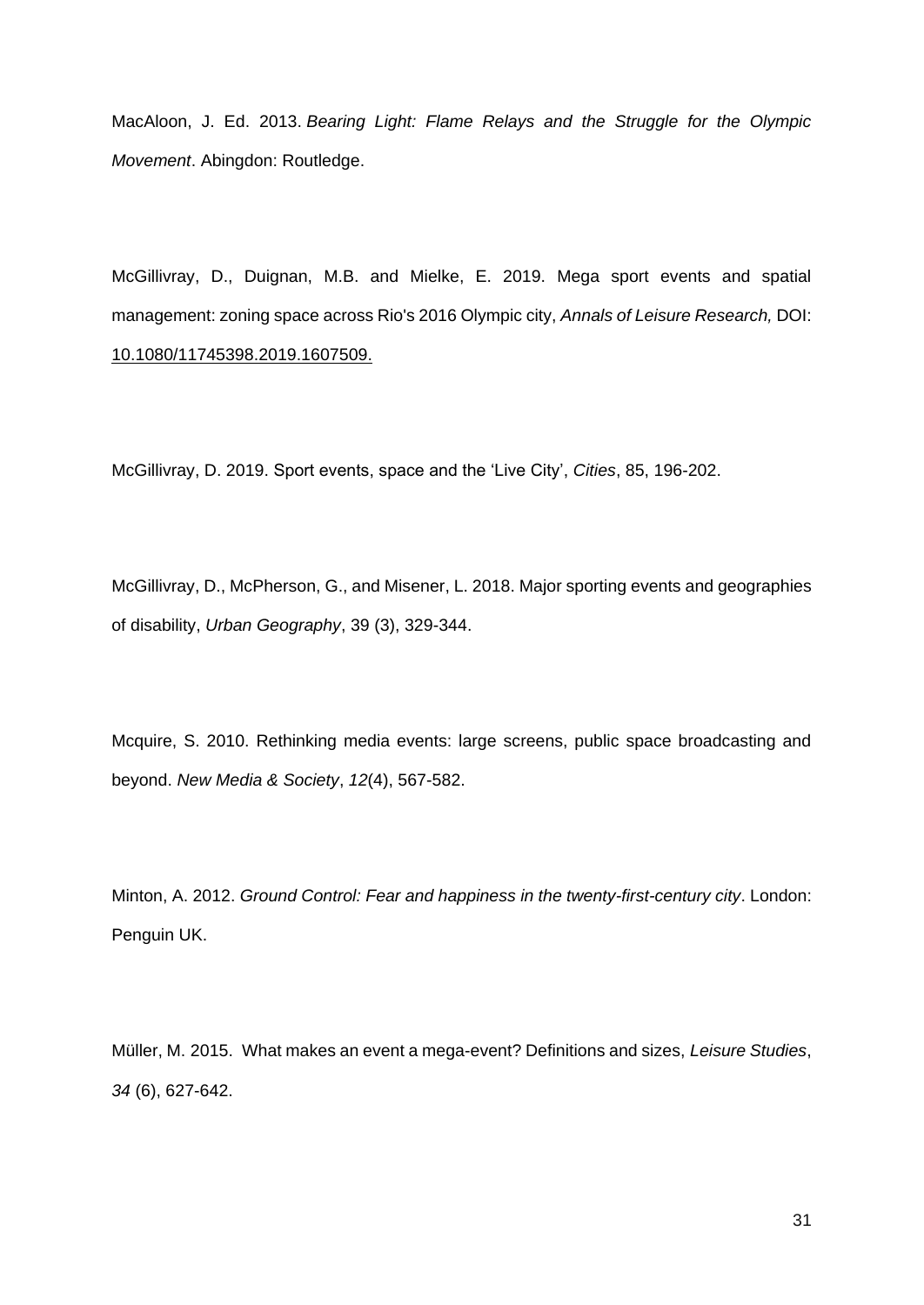Navarro, R., Tschöke Santana, D. & Rechia, S. 2018. Public leisure space and communitybased action. *Leisure Studies*, *37*(6), 747-762.

New West End Company. 2018. Regent Street cebrates sizziling summer in style. *The Westender*, Issue 4, Autumn. p.12.

Osborn, G., and Smith, A. 2016. Olympic Brandscapes. London 2012 and the seeping commercialisation of public space. In G. Poynter et al (Eds.) *The London Olympics and Urban Development*. (pp.139-153). Abingdon: Routledge

Pløger, J. 2010. Presence-experiences - the eventalisation of urban space. *Environment and Planning D: Society and Space*, *28*(5), 848-866.

Polley, M. 2009. From Windsor Castle to White City: The 1908 Olympic Marathon Route. *The London Journal*, *34*(2), 163-178.

Quinn, B. 2010. Arts festivals, urban tourism and cultural policy. *Journal of Policy Research in Tourism, Leisure and Events*, 2 (3), 264-279.

Roche, M. 2017. *Mega-events and social change: Spectacle, legacy and public culture*. Manchester: University of Manchester Press.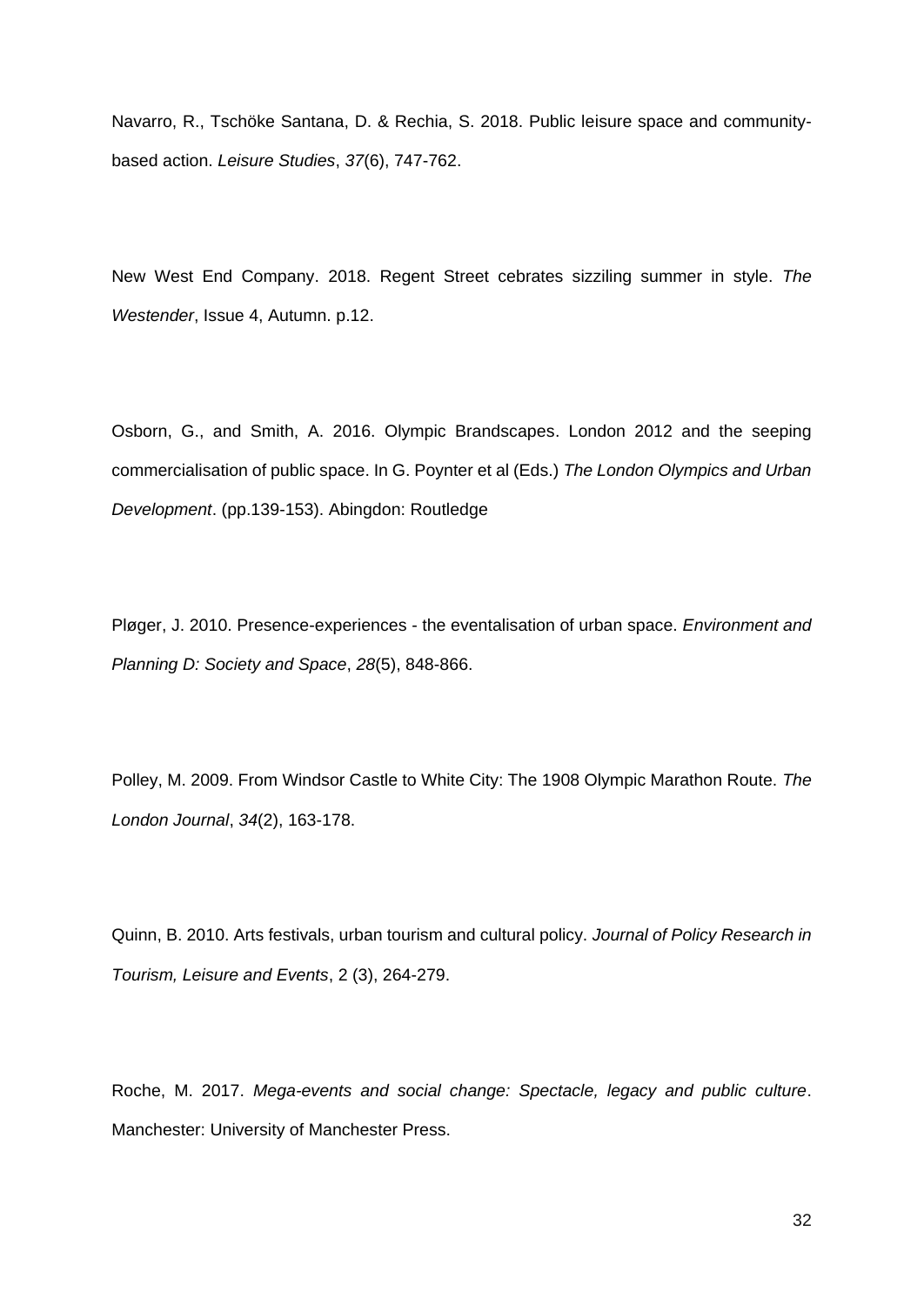Schimmel, K. 1995. Growth politics, urban development and sports stadium construction in the United States: A case study. In Bale, J and Moen, O (eds) *The Stadium and the City*, Keele, Staffordshire: Keele University Press.

Shenker, J. .2017. The insidious creep of of pseudo public space in London. *The Guardian* 24th July. Available at: [https://www.theguardian.com/cities/2017/jul/24/revealed-pseudo](https://www.theguardian.com/cities/2017/jul/24/revealed-pseudo-public-space-pops-london-investigation-map)[public-space-pops-london-investigation-map](https://www.theguardian.com/cities/2017/jul/24/revealed-pseudo-public-space-pops-london-investigation-map)

Smith, A. 2012. *Events and urban regeneration: The strategic use of events to revitalise cities*. London: Routledge.

Smith, A. 2014a. From green park to theme park? Evolving legacy visions for London's Olympic Park. *Arq: Architectural Research Quarterly*, *18*(4), 315-323.

Smith, A. 2014b. 'Borrowing' public space to stage major events: the Greenwich Park controversy. *Urban Studies*, *51*(2), 247-263.

Smith, A. 2016. *Events in the City: Using Public Spaces as Event Venues*. London: Routledge.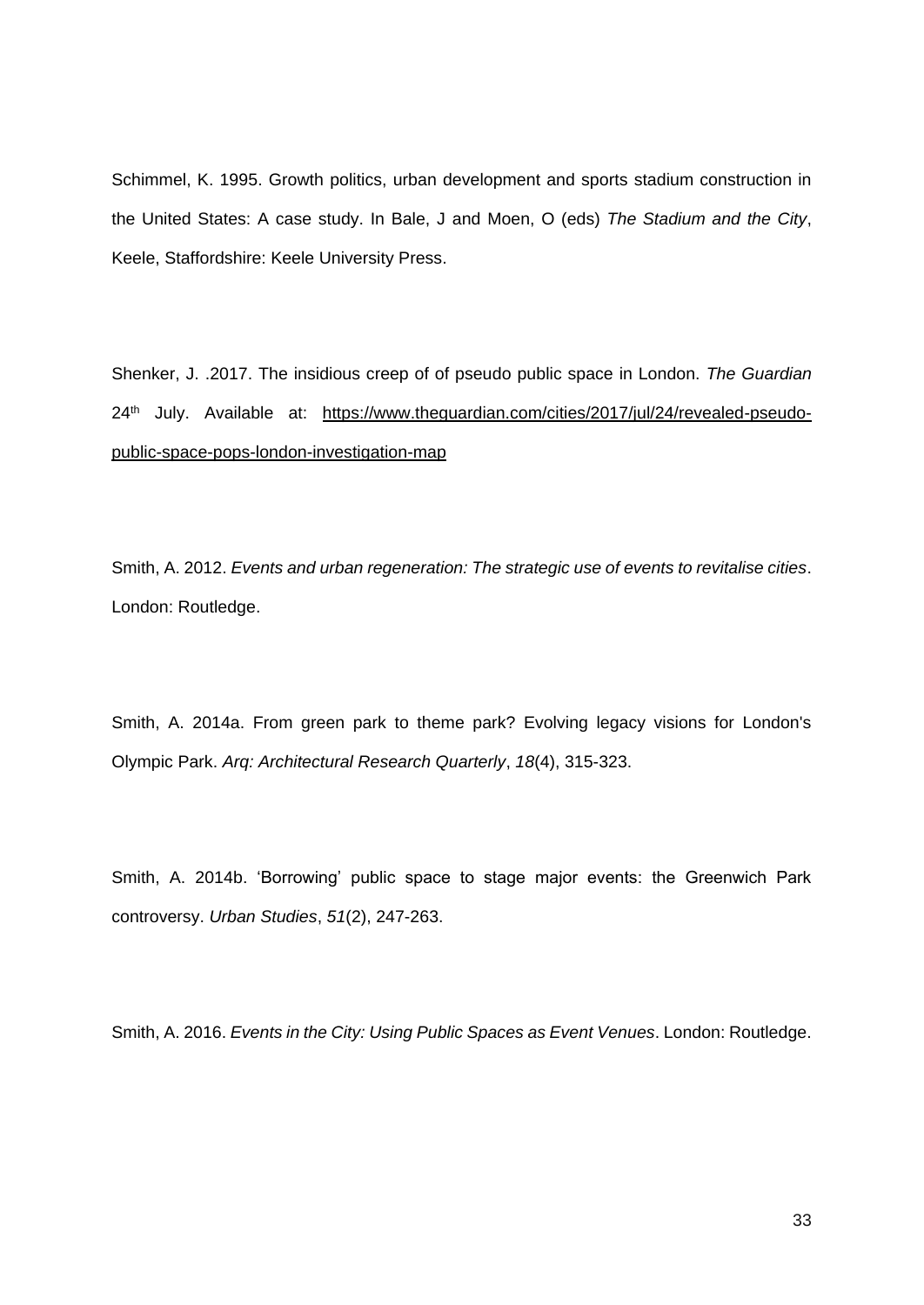Smith, A. 2018. Paying for parks. Ticketed events and the commercialisation of public space. *Leisure Studies* 37(5), 533-546

Smith, A. 2019a. Event Takeover? The Commercialisation of London's Parks. In Smith, A. and Graham, A. Eds. *Destination London*. London: University of Westminster Press.

Smith, A. 2019b. Justifying and resisting public park commercialisation: The battle for Battersea Park. *European Urban and Regional Studies* 26(2), 171–185.

Smith, A., Ritchie, B. W., and Chien, P. M. 2019. Citizens' attitudes towards mega-events: A new framework. *Annals of Tourism Research*, *74*(C), 208-210.

Smith, A. and Vodicka, G. 2020. *Events in London's parks: the friends' perspective*. London: Festspace.

Smith, A. 2020. Sustaining municipal parks in an era of neoliberal austerity: The contested commercialisation of Gunnersbury Park. *Environment and Planning A: Economy and Space*, 0308518X20951814.

The Royal Parks. 2015. Hosting Major Events in the Royal Parks. May 2015. Available at: https://www.royalparks.org.uk/ data/assets/pdf file/0010/41779/Hosting-Major-Events-in[the-Royal-Parks.pdf](https://www.royalparks.org.uk/__data/assets/pdf_file/0010/41779/Hosting-Major-Events-in-the-Royal-Parks.pdf)